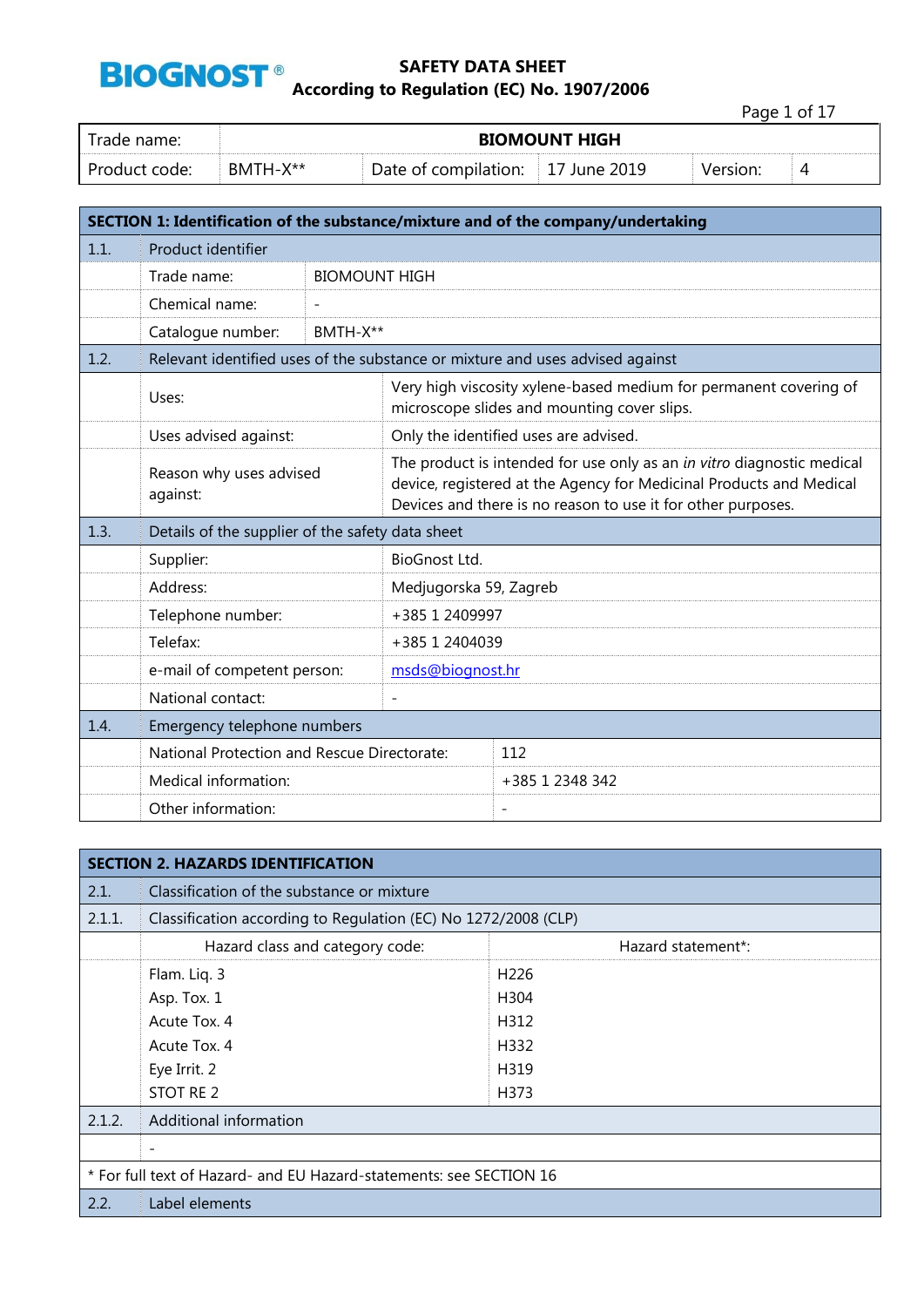

Page 2 of 17

| Trade name:   | <b>BIOMOUNT HIGH</b> |                                           |  |          |   |
|---------------|----------------------|-------------------------------------------|--|----------|---|
| Product code: | $BMTH-X**$           | Date of compilation: $\vert$ 17 June 2019 |  | Version: | 4 |

|      | Product identification:                 | <b>BIOMOUNT HIGH</b>                                                                                                                                                                                                                                                                                                                                                                                             |
|------|-----------------------------------------|------------------------------------------------------------------------------------------------------------------------------------------------------------------------------------------------------------------------------------------------------------------------------------------------------------------------------------------------------------------------------------------------------------------|
|      | Identification number:                  | $\overline{a}$                                                                                                                                                                                                                                                                                                                                                                                                   |
|      | Authorisation number:                   | $\overline{a}$                                                                                                                                                                                                                                                                                                                                                                                                   |
|      | Hazard pictograms:                      | GHS02<br>GHS07<br>GHS08                                                                                                                                                                                                                                                                                                                                                                                          |
|      | Signal word:                            | Danger                                                                                                                                                                                                                                                                                                                                                                                                           |
|      | Hazard statement:                       | H226<br>Flammable liquid and vapor.<br>May be fatal if swallowed and enters airways.<br>H304<br>H312+H332 Harmful in contact with skin or if inhaled.<br>Causes serious eye irritation.<br>H319<br>May cause damage to organs through prolonged or repeated<br>H373<br>exposure.                                                                                                                                 |
|      | Precautionary statements:               | P210<br>Keep away from heat, hot surfaces, sparks, open flames and<br>other ignition sources. No smoking.<br>Wear protective gloves/protective clothing/eye/protection/face<br>P280<br>protection.<br>P301+P330+P331 IF SWALLOWED: Rinse mouth. Do NOT induce<br>vomiting.<br>P302 + P352 IF ON SKIN: Wash with plenty of soap and water.<br>IF exposed or concerned: Get medical advice/attention.<br>P308+P313 |
|      | Supplemetal hazard<br>information (EU): | $\overline{\phantom{0}}$                                                                                                                                                                                                                                                                                                                                                                                         |
| 2.3. | Other hazards                           |                                                                                                                                                                                                                                                                                                                                                                                                                  |
|      | $\overline{\phantom{a}}$                |                                                                                                                                                                                                                                                                                                                                                                                                                  |

**SECTION 3. Composition/information on ingredients**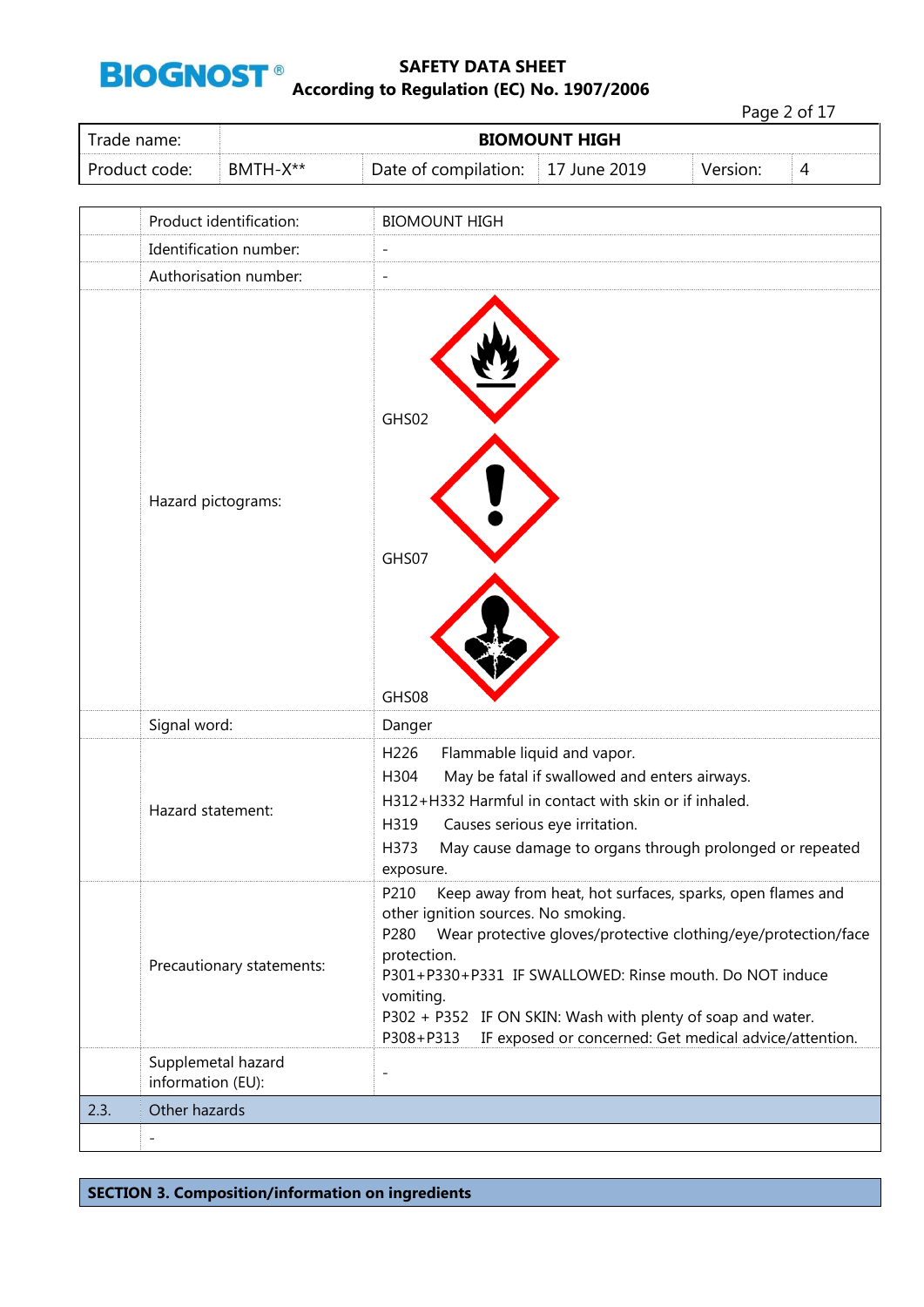

|               |                      |                                   |  | Page 3 of 17 |   |
|---------------|----------------------|-----------------------------------|--|--------------|---|
| Trade name:   | <b>BIOMOUNT HIGH</b> |                                   |  |              |   |
| Product code: | BMTH-X**             | Date of compilation: 17 June 2019 |  | Version:     | 4 |

| CAS/<br>EC/<br>Index number                    | <b>REACH Registration</b><br>No. | Weight %<br>content (or<br>range) | Identification name | Classification according to<br>Regulation (EC) No 1272/2008<br>(CLP)                                                                                                                  |
|------------------------------------------------|----------------------------------|-----------------------------------|---------------------|---------------------------------------------------------------------------------------------------------------------------------------------------------------------------------------|
| $1330 - 20 - 7/$<br>215-535-7/<br>601-022-00-9 | 01-2119488216-32-<br>XXXX        | $\geq 40 \%$                      | xylene              | Flam. Liq. 3; H226<br>Asp. Tox. 1; H304<br>Acute Tox. 4 ; H312<br>Acute Tox. 4, H332<br>Skin Irrit. 2; H315<br>Eye Irrit. 2; H319<br><b>STOT SE 3; H335</b><br><b>STOT RE 2; H373</b> |

|      | <b>SECTION 4. First aid measures</b>                        |                                                                                                                                                                                                                                                                                                                                                                                                                                                                                                                     |  |  |  |
|------|-------------------------------------------------------------|---------------------------------------------------------------------------------------------------------------------------------------------------------------------------------------------------------------------------------------------------------------------------------------------------------------------------------------------------------------------------------------------------------------------------------------------------------------------------------------------------------------------|--|--|--|
| 4.1. | Description of first aid measures                           |                                                                                                                                                                                                                                                                                                                                                                                                                                                                                                                     |  |  |  |
|      | General notes:                                              | Symptoms of poisoning may even occur after several hours; therefore<br>medical observation for at least 48 hours after the accident. Immediately<br>remove any clothing soiled by the product.                                                                                                                                                                                                                                                                                                                      |  |  |  |
|      | Following inhalation:                                       | Supply fresh air. If required, provide artificial respiration. Keep patient<br>warm. Consult doctor if symptoms persist. In case of unconsciousness place<br>patient stably in side position for transportation.                                                                                                                                                                                                                                                                                                    |  |  |  |
|      | Following skin contact:                                     | Remove contaminated clothing. Immediately wash with plenty of water and<br>soap and rinse thoroughly. If symptoms persist, consult a doctor.                                                                                                                                                                                                                                                                                                                                                                        |  |  |  |
|      | Following eye contact:                                      | Rinse opened eye for several minutes under running water. If symptoms<br>persist, consult a doctor.                                                                                                                                                                                                                                                                                                                                                                                                                 |  |  |  |
|      | Following ingestion:                                        | DO NOT induce vomiting. If symptoms persist, consult a doctor.                                                                                                                                                                                                                                                                                                                                                                                                                                                      |  |  |  |
|      | Self-protection of the first<br>aider                       | Avoid direct contact with the chemical; use appropriate protective<br>equipment described in Section 8.                                                                                                                                                                                                                                                                                                                                                                                                             |  |  |  |
| 4.2. | Most important symptoms and effects, both acute and delayed |                                                                                                                                                                                                                                                                                                                                                                                                                                                                                                                     |  |  |  |
|      | Following inhalation:                                       | High concentration vapor inhalation may cause headache, dizziness,<br>difficult breathing and unconsciousness.                                                                                                                                                                                                                                                                                                                                                                                                      |  |  |  |
|      | Following skin contact:                                     | Causes skin irritation, redness, swelling. Prolonged or repeated contact<br>causes defatting and dry skin.                                                                                                                                                                                                                                                                                                                                                                                                          |  |  |  |
|      | Following eye contact:                                      | Vapors irritate eyes. Splashing may cause irritation and redness.                                                                                                                                                                                                                                                                                                                                                                                                                                                   |  |  |  |
|      | Following ingestion:                                        | Nausea, vomiting (danger of aspiration), diarrhoea. Aspiration may cause<br>headache, vertigo, nausea, dazed feeling-unconsciousness/coma, possible<br>hypothermia, reactions to the heart/circulatory system such as vasodilation<br>(flush), hypotension, arrhythmia (possible ventricular fibrillation through<br>cardiac sensitization), danger of central respiratory paralysis or of cardiac<br>arrest; functional disturbance to the liver and kidneys and persistent<br>disturbance to the CNS as sequelae. |  |  |  |
| 4.3. |                                                             | Indication of any immediate medical attention and special treatment needed                                                                                                                                                                                                                                                                                                                                                                                                                                          |  |  |  |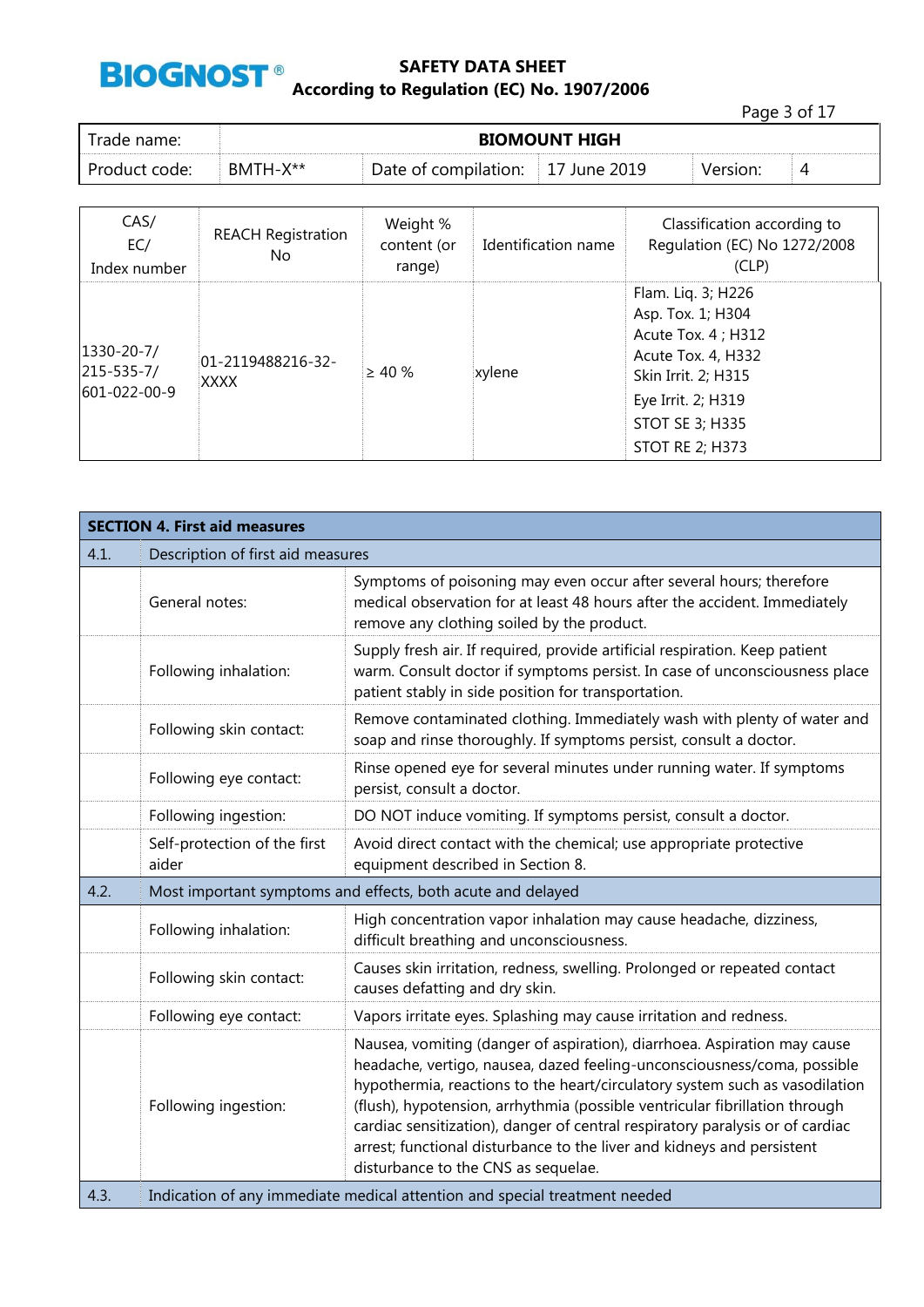

Page 4 of 17

| Trade name:   |          | <b>BIOMOUNT HIGH</b>              |  |          |  |  |  |
|---------------|----------|-----------------------------------|--|----------|--|--|--|
| Product code: | BMTH-X** | Date of compilation: 17 June 2019 |  | Version: |  |  |  |

No further relevant information available.

|      | <b>SECTION 5. Firefighting measures</b>                      |                                                                                                  |  |  |  |
|------|--------------------------------------------------------------|--------------------------------------------------------------------------------------------------|--|--|--|
| 5.1. | Extinguishing media                                          |                                                                                                  |  |  |  |
|      | Suitable extinguishing media:                                | $CO2$ , powder or water spray. Fight larger fires with water spray or<br>alcohol resistant foam. |  |  |  |
|      | Unsuitable extinguishing media:                              | water with full jet                                                                              |  |  |  |
| 5.2. | Special hazards arising from the substance or mixture        |                                                                                                  |  |  |  |
|      | Hazardous by products of fire:                               | Formation of toxic gases is possible during heating or in case of<br>fire.                       |  |  |  |
| 5.3. | Advice for firefighters                                      |                                                                                                  |  |  |  |
|      |                                                              | Use a self-contained open-circuit compressed air breathing apparatus and fireproof clothing.     |  |  |  |
| 5.4. | Additional information                                       |                                                                                                  |  |  |  |
|      | Collect contaminated firefighting water separately.          |                                                                                                  |  |  |  |
|      | Do not contaminate the environment with extinguishing media. |                                                                                                  |  |  |  |

|        | <b>SECTION 6. Accidental release measures</b>                                                                                                              |                                                                                                                                                                                                                                                              |  |  |  |
|--------|------------------------------------------------------------------------------------------------------------------------------------------------------------|--------------------------------------------------------------------------------------------------------------------------------------------------------------------------------------------------------------------------------------------------------------|--|--|--|
| 6.1.   | Personal precautions, protective equipment and emergency procedures                                                                                        |                                                                                                                                                                                                                                                              |  |  |  |
| 6.1.1. | For non-emergency personnel                                                                                                                                |                                                                                                                                                                                                                                                              |  |  |  |
|        | Protective equipment:                                                                                                                                      | Use personal protective equipment (see Section 8). Keep<br>unprotected persons away.                                                                                                                                                                         |  |  |  |
|        | Accident prevention methods:                                                                                                                               | Evacuate members of all non-essential personnel and those<br>members without protective equipment. Do not breathe in vapor,<br>ensure adequate ventilation and avoid contact with skin and eyes.<br>Remove all sources of sparks and ignition. Do not smoke. |  |  |  |
|        | Emergency procedures:                                                                                                                                      | Mark the area using proper signs.                                                                                                                                                                                                                            |  |  |  |
| 6.1.2. | For emergency responders:                                                                                                                                  |                                                                                                                                                                                                                                                              |  |  |  |
|        | Use protective equipment; in case of inadequate ventilation use adequate airways protective equipment<br>(see Section 8).                                  |                                                                                                                                                                                                                                                              |  |  |  |
| 6.2.   | Environmental precautions:                                                                                                                                 |                                                                                                                                                                                                                                                              |  |  |  |
|        | Do not dispose of in sewage, drainage system and waterways. In case of large spillage contact National<br>Protection and Rescue Directorate (NPRD) on 112. |                                                                                                                                                                                                                                                              |  |  |  |
| 6.3.   | Methods and materials for containment and cleaning up                                                                                                      |                                                                                                                                                                                                                                                              |  |  |  |
| 6.3.1. | Bunding, covering of<br>drains; capping<br>procedures:                                                                                                     | Sand or clay barriers.                                                                                                                                                                                                                                       |  |  |  |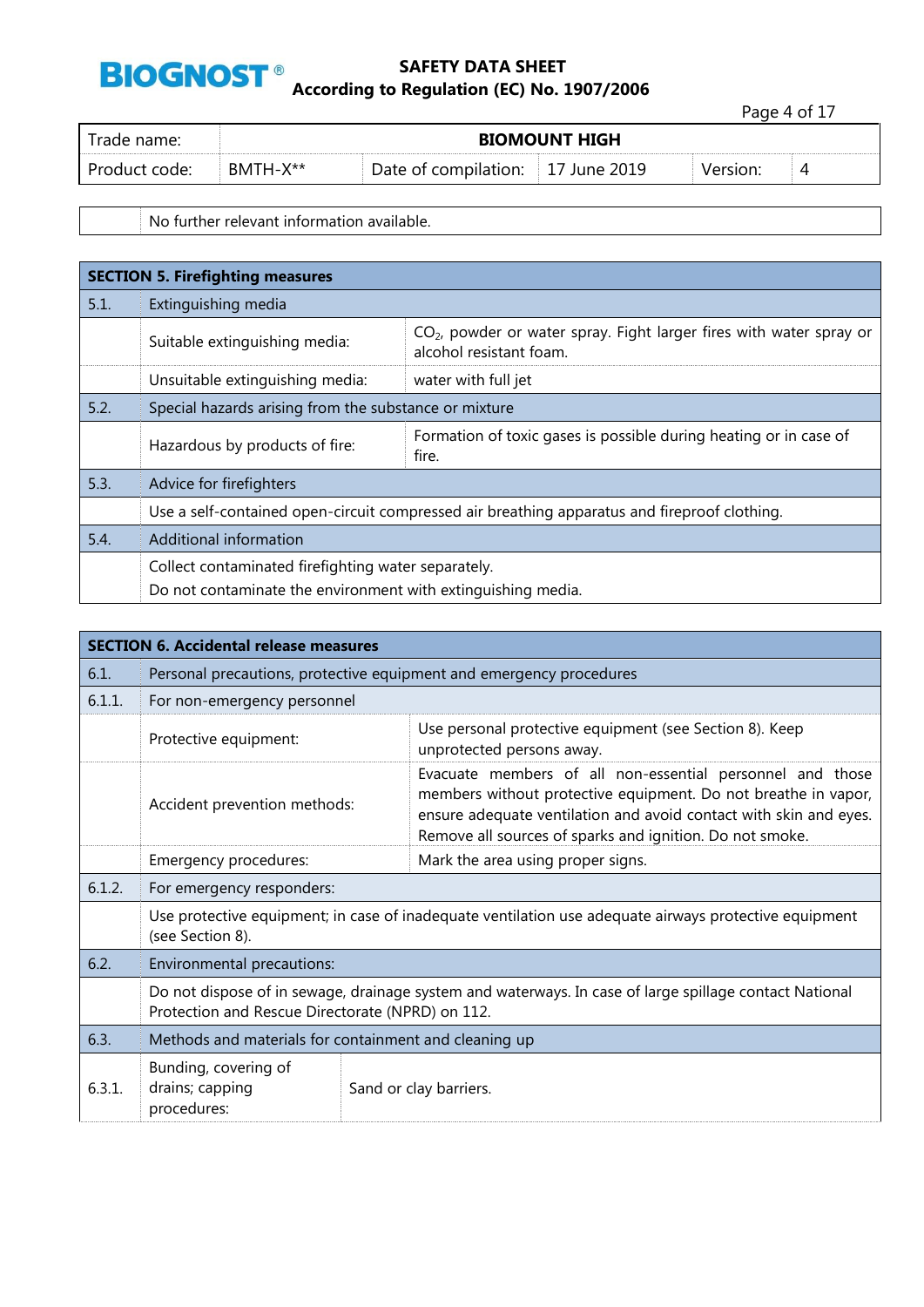

Page 5 of 17

| Trade name:   | <b>BIOMOUNT HIGH</b> |                      |                    |          |   |
|---------------|----------------------|----------------------|--------------------|----------|---|
| Product code: | BMTH-X**             | Date of compilation: | $\pm 17$ June 2019 | Version: | ↵ |

| 6.3.2. | Cleaning up:                                                    | Contain spillage, and then collect with an electrically protected vacuum<br>cleaner or by wet-brushing and place the waste material in tightly closed<br>impermeable containers. Store the substance in well ventilated storage<br>rooms until disposal. Submit for disposal to the legal persons authorized by<br>the Ministry of Environmental and Nature Protection. After disposal of the<br>products, wash the area and and involved materials with water. |  |  |
|--------|-----------------------------------------------------------------|-----------------------------------------------------------------------------------------------------------------------------------------------------------------------------------------------------------------------------------------------------------------------------------------------------------------------------------------------------------------------------------------------------------------------------------------------------------------|--|--|
| 6.3.3. | Other information:                                              | Do not use tools that may cause sparks.                                                                                                                                                                                                                                                                                                                                                                                                                         |  |  |
| 6.4.   | Reference to other sections                                     |                                                                                                                                                                                                                                                                                                                                                                                                                                                                 |  |  |
|        | See Section 7 for information on safe handling.                 |                                                                                                                                                                                                                                                                                                                                                                                                                                                                 |  |  |
|        | See Section 8 for information on personal protection equipment. |                                                                                                                                                                                                                                                                                                                                                                                                                                                                 |  |  |
|        | See Section 13 for disposal information.                        |                                                                                                                                                                                                                                                                                                                                                                                                                                                                 |  |  |

|        | <b>SECTION 7. Handling and storage</b>                                                           |                                                                                                                                                                                       |                                                                                                                                                                         |  |  |
|--------|--------------------------------------------------------------------------------------------------|---------------------------------------------------------------------------------------------------------------------------------------------------------------------------------------|-------------------------------------------------------------------------------------------------------------------------------------------------------------------------|--|--|
| 7.1.   | Precautions for safe handling                                                                    |                                                                                                                                                                                       |                                                                                                                                                                         |  |  |
| 7.1.1. | <b>Protection measures</b>                                                                       |                                                                                                                                                                                       |                                                                                                                                                                         |  |  |
|        | Measures to prevent fire:                                                                        |                                                                                                                                                                                       | Use in well ventilated storage rooms. Keep<br>away from sources of heat and ignition.<br>Carry out measures for preventing static<br>electricity.                       |  |  |
|        | Measures to prevent aerosol and dust generation:                                                 |                                                                                                                                                                                       | Secure proper ventilation.                                                                                                                                              |  |  |
|        | Measures to protect the environment:                                                             |                                                                                                                                                                                       | Prevent spilling into the sewage system and<br>waterways.                                                                                                               |  |  |
|        | Other measures:                                                                                  |                                                                                                                                                                                       |                                                                                                                                                                         |  |  |
| 7.1.2. | Advice on general occupational hygiene:                                                          |                                                                                                                                                                                       |                                                                                                                                                                         |  |  |
|        | Do not eat, drink or smoke in the workspace. Thoroughly wash hands after work and before eating. |                                                                                                                                                                                       |                                                                                                                                                                         |  |  |
| 7.2.   | Conditions for safe storage, including any incompatibilities                                     |                                                                                                                                                                                       |                                                                                                                                                                         |  |  |
|        | Technical measures and storage conditions:                                                       |                                                                                                                                                                                       | Keep in tightly closed and upright set containers in a<br>well ventilated storage rooms, and away from sources<br>of heat, sunlight, and other incompatible substances. |  |  |
|        | Packaging materials:                                                                             |                                                                                                                                                                                       | Manufacturer's original packaging.                                                                                                                                      |  |  |
|        | Requirements for storage rooms and vessels:                                                      | tightly closed.                                                                                                                                                                       | Keep away from food and drink. Keep the containers                                                                                                                      |  |  |
|        | Advices for storage equipment:                                                                   | The storage must be made of hard material; floors<br>must be resistant to chemicals. There must be no<br>drain that directly leads into sewage system. Secure<br>proper ventilation.  |                                                                                                                                                                         |  |  |
|        | Further information on storage conditions:                                                       | Do not place the unused material in the storage room<br>and do not use empty containers for storing other<br>chemicals. Do not store with incompatible materials<br>(see Section 10). |                                                                                                                                                                         |  |  |
| 7.3.   | Specific end use(s)                                                                              |                                                                                                                                                                                       |                                                                                                                                                                         |  |  |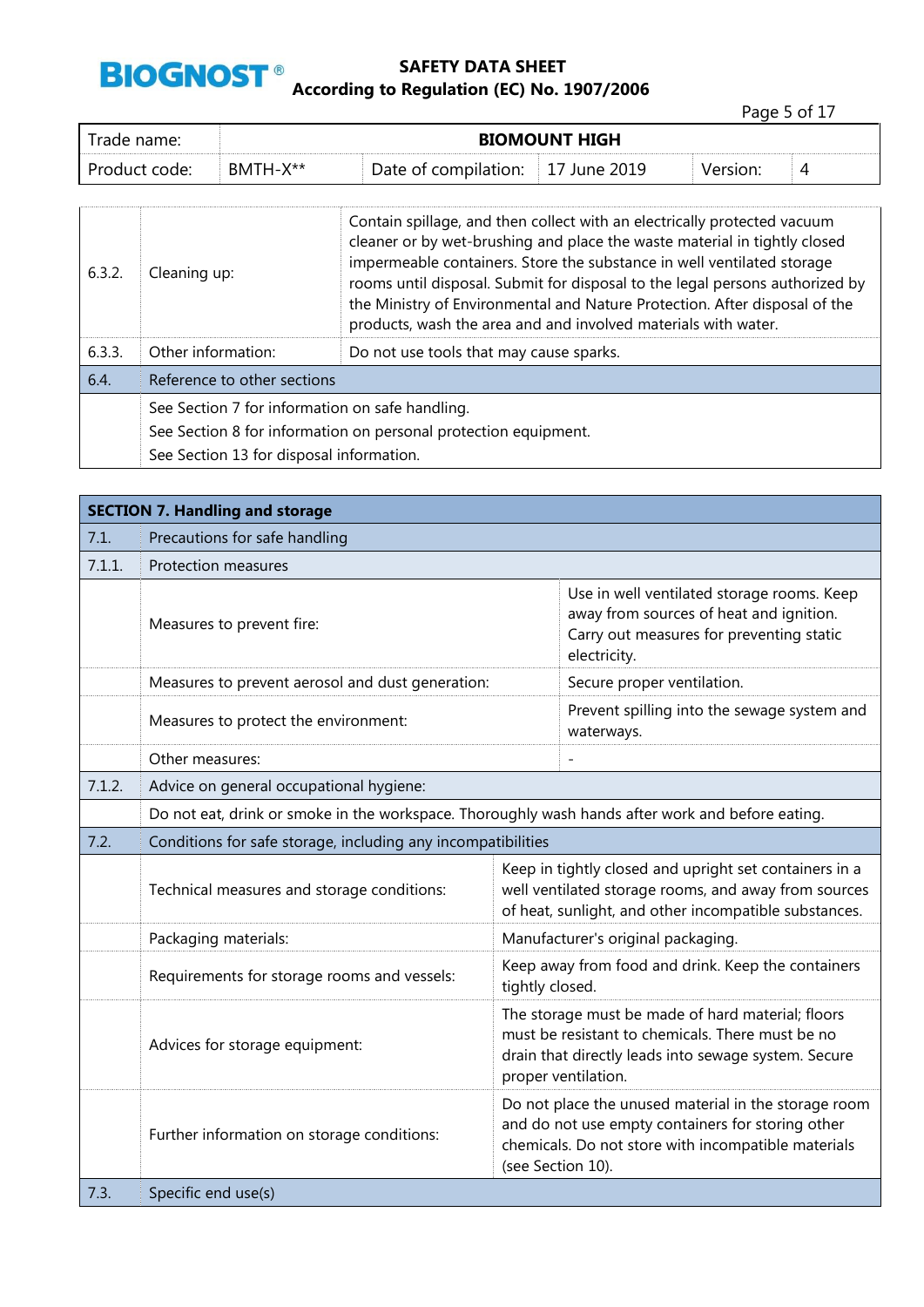

Page 6 of 17

| Trade name:   | <b>BIOMOUNT HIGH</b> |                                   |  |          |   |  |
|---------------|----------------------|-----------------------------------|--|----------|---|--|
| Product code: | BMTH-X**             | Date of compilation: 17 June 2019 |  | Version: | 4 |  |
|               |                      |                                   |  |          |   |  |

| Recommendations:                         |  |
|------------------------------------------|--|
| sector specific solutions:<br>Industrial |  |

| <b>SECTION 8. Exposure controls/personal protection</b>              |                          |                       |                          |                          |                                                         |                              |                                |  |                                                                                                                                                 |
|----------------------------------------------------------------------|--------------------------|-----------------------|--------------------------|--------------------------|---------------------------------------------------------|------------------------------|--------------------------------|--|-------------------------------------------------------------------------------------------------------------------------------------------------|
| 8.1.<br>Control parameters                                           |                          |                       |                          |                          |                                                         |                              |                                |  |                                                                                                                                                 |
| Substance                                                            |                          | CAS No                |                          |                          | Occupational exposure limit<br>values/short term values |                              | <b>Biological limit values</b> |  |                                                                                                                                                 |
|                                                                      |                          |                       |                          |                          | ppm                                                     |                              | mg/m <sup>3</sup>              |  |                                                                                                                                                 |
| Xylene (all isomers)                                                 |                          | 1330-20-7             |                          |                          | 50/100                                                  |                              | 220/440                        |  | 1.50 mg/L (14.13 µmol/L) xylene,<br>blood, end of shift<br>1.50 g/g (0.88 mol/mol)<br>creatinine (methyl hippuric acid,<br>urine, end of shift) |
|                                                                      |                          |                       |                          |                          |                                                         |                              |                                |  |                                                                                                                                                 |
| Substance:<br>$\overline{\phantom{a}}$                               |                          |                       |                          |                          |                                                         |                              |                                |  |                                                                                                                                                 |
| EC No:<br>$\overline{\phantom{a}}$                                   |                          | CAS No:               | $\overline{\phantom{a}}$ |                          |                                                         |                              |                                |  |                                                                                                                                                 |
| <b>DNEL</b>                                                          |                          |                       |                          |                          |                                                         |                              |                                |  |                                                                                                                                                 |
| <b>Industrial</b>                                                    |                          |                       |                          |                          |                                                         |                              |                                |  |                                                                                                                                                 |
| Route of exposure:                                                   |                          | Acute effect<br>local | Acute effect<br>systemic |                          |                                                         |                              | Chronic effect<br>local        |  | Chronic effect<br>systemic                                                                                                                      |
| Oral                                                                 |                          |                       | $\overline{\phantom{a}}$ |                          |                                                         | $\overline{\phantom{a}}$     |                                |  | $\overline{\phantom{a}}$                                                                                                                        |
| Inhalation                                                           | 289 mg/m $3$<br>(xylene) |                       | $\overline{\phantom{a}}$ |                          |                                                         | L,                           |                                |  | 77 mg/m <sup>3</sup> (xylene)                                                                                                                   |
| Dermal                                                               | $\overline{\phantom{a}}$ |                       | $\overline{\phantom{a}}$ |                          |                                                         | $\qquad \qquad \blacksquare$ |                                |  | 180 mg/kg (xylene)                                                                                                                              |
| Critical physical parameters: solubility, flammability, corrosivity: |                          |                       |                          |                          |                                                         |                              | $\qquad \qquad -$              |  |                                                                                                                                                 |
|                                                                      |                          |                       |                          |                          | <b>Consumer</b>                                         |                              |                                |  |                                                                                                                                                 |
| Route of exposure:                                                   |                          | Acute effect<br>local |                          | Acute effect<br>systemic |                                                         |                              | Chronic effect<br>local        |  | Chronic effect<br>systemic                                                                                                                      |
| Oral                                                                 | $\overline{\phantom{a}}$ |                       | $\overline{\phantom{a}}$ |                          |                                                         | ÷,                           |                                |  | $\overline{\phantom{a}}$                                                                                                                        |
| Inhalation                                                           | 174 mg/m $3$<br>(xylene) |                       |                          |                          |                                                         |                              |                                |  | 14,8 mg/m $3$ (xylene)                                                                                                                          |
| Dermal                                                               |                          |                       | $\overline{\phantom{a}}$ |                          |                                                         |                              |                                |  | 108 mg/kg (xylene)                                                                                                                              |
| <b>PNEC</b>                                                          |                          |                       |                          |                          |                                                         |                              |                                |  |                                                                                                                                                 |
| Environmental protection target                                      |                          |                       |                          |                          | <b>PNEC</b>                                             |                              |                                |  |                                                                                                                                                 |
| Fresh water                                                          |                          |                       |                          | $0.327$ mg/l<br>(xylene) |                                                         |                              |                                |  |                                                                                                                                                 |
| Freshwater sediments                                                 |                          |                       |                          |                          | 12.46 mg/kg (xylene)                                    |                              |                                |  |                                                                                                                                                 |
| Marine water                                                         |                          |                       |                          |                          | 0.327 mg/l<br>(xylene)                                  |                              |                                |  |                                                                                                                                                 |
| Marine sediments                                                     |                          |                       |                          |                          | 12.46 mg/kg (xylene)                                    |                              |                                |  |                                                                                                                                                 |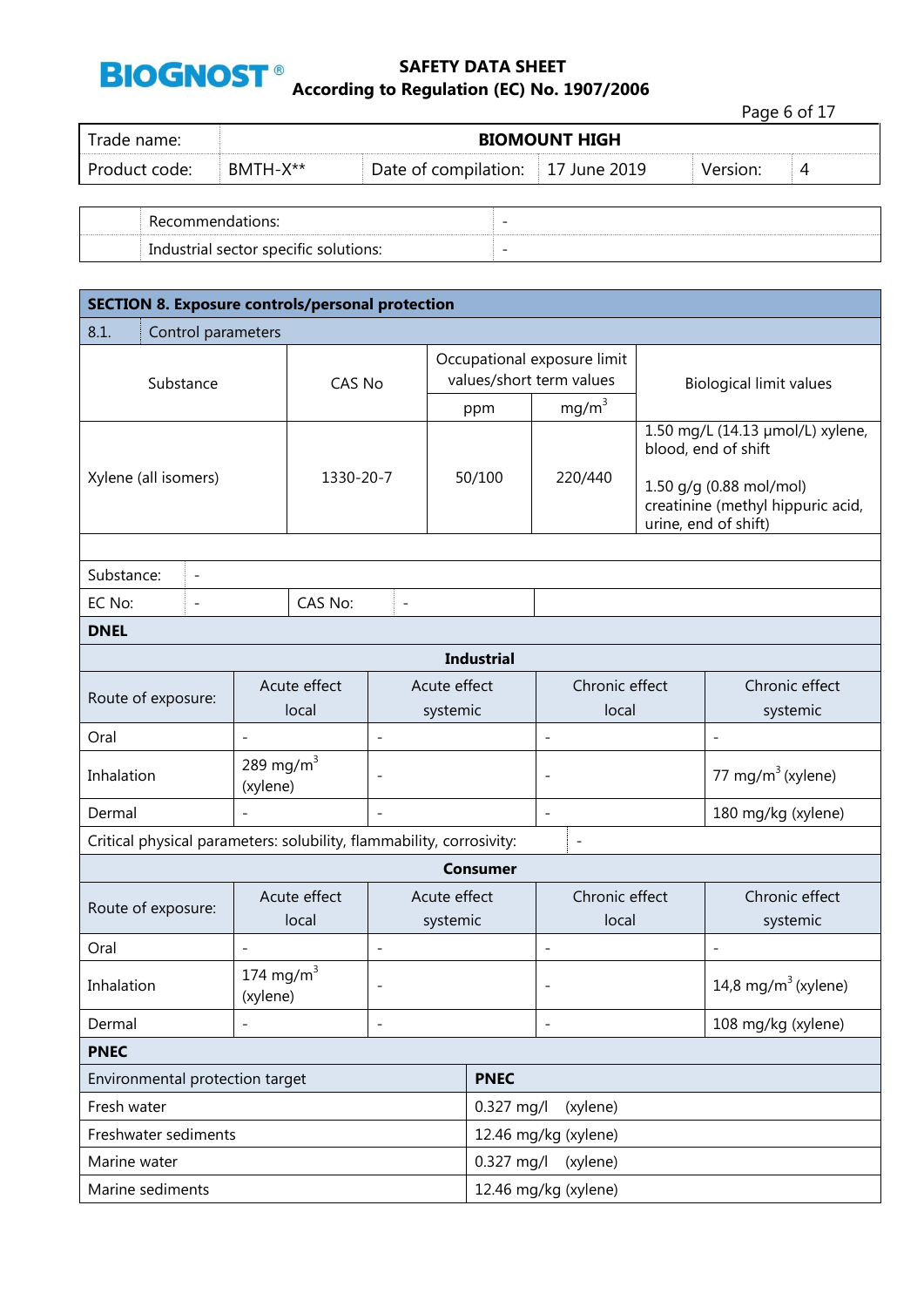

|                                                   |           |                                                                                                                                                       |  |                                                                                                                                                     |                                  |                                                                                                                                                                                                                                                                           |                                                                                                                                                                                                    | Page 7 of 17 |
|---------------------------------------------------|-----------|-------------------------------------------------------------------------------------------------------------------------------------------------------|--|-----------------------------------------------------------------------------------------------------------------------------------------------------|----------------------------------|---------------------------------------------------------------------------------------------------------------------------------------------------------------------------------------------------------------------------------------------------------------------------|----------------------------------------------------------------------------------------------------------------------------------------------------------------------------------------------------|--------------|
| Trade name:                                       |           |                                                                                                                                                       |  |                                                                                                                                                     |                                  | <b>BIOMOUNT HIGH</b>                                                                                                                                                                                                                                                      |                                                                                                                                                                                                    |              |
| Product code:<br>BMTH-X**<br>Date of compilation: |           |                                                                                                                                                       |  |                                                                                                                                                     | 17 June 2019                     | Version:                                                                                                                                                                                                                                                                  | 4                                                                                                                                                                                                  |              |
| Food chain                                        |           |                                                                                                                                                       |  |                                                                                                                                                     | $0.327$ mg/l                     | (xylene)                                                                                                                                                                                                                                                                  |                                                                                                                                                                                                    |              |
|                                                   |           | Microorganisms in sewage treatment                                                                                                                    |  |                                                                                                                                                     | 6.58 mg/l                        | (xylene)                                                                                                                                                                                                                                                                  |                                                                                                                                                                                                    |              |
| Soil (agricultural)                               |           |                                                                                                                                                       |  |                                                                                                                                                     |                                  | 2.31 mg/kg (xylene)                                                                                                                                                                                                                                                       |                                                                                                                                                                                                    |              |
| Air                                               |           |                                                                                                                                                       |  |                                                                                                                                                     |                                  | No information available                                                                                                                                                                                                                                                  |                                                                                                                                                                                                    |              |
|                                                   |           |                                                                                                                                                       |  |                                                                                                                                                     |                                  |                                                                                                                                                                                                                                                                           |                                                                                                                                                                                                    |              |
| 8.2.                                              |           | Exposure controls                                                                                                                                     |  |                                                                                                                                                     |                                  |                                                                                                                                                                                                                                                                           |                                                                                                                                                                                                    |              |
| 8.2.1.                                            |           | Appropriate engineering controls                                                                                                                      |  |                                                                                                                                                     |                                  |                                                                                                                                                                                                                                                                           |                                                                                                                                                                                                    |              |
|                                                   |           | Substance/mixture related<br>measures to prevent exposure<br>during identified uses:                                                                  |  | the workspace.                                                                                                                                      |                                  |                                                                                                                                                                                                                                                                           | Use personal protective equipment. Do not eat, drink or smoke in                                                                                                                                   |              |
|                                                   | exposure: | Structural measures to prevent                                                                                                                        |  |                                                                                                                                                     | No information available         |                                                                                                                                                                                                                                                                           |                                                                                                                                                                                                    |              |
|                                                   |           | Organisational measures to<br>prevent exposure:                                                                                                       |  | Organization of work in order to reduce other worker's influence<br>during work process.                                                            |                                  |                                                                                                                                                                                                                                                                           |                                                                                                                                                                                                    |              |
|                                                   | exposure: | Technical measures to prevent                                                                                                                         |  | Secure proper workspace ventilation in order to keep<br>concentration levels in air below permitted levels.                                         |                                  |                                                                                                                                                                                                                                                                           |                                                                                                                                                                                                    |              |
| 8.2.2.                                            |           | Personal protection equipment:                                                                                                                        |  |                                                                                                                                                     |                                  |                                                                                                                                                                                                                                                                           |                                                                                                                                                                                                    |              |
| 8.2.2.1.                                          |           | Eye and face protection:                                                                                                                              |  | Face shield and safety glasses Use equipment for eye protection<br>tested and approved under appropriate government standards<br>such as EN 166(EU) |                                  |                                                                                                                                                                                                                                                                           |                                                                                                                                                                                                    |              |
| 8.2.2.2.                                          |           | Skin protection                                                                                                                                       |  |                                                                                                                                                     |                                  |                                                                                                                                                                                                                                                                           |                                                                                                                                                                                                    |              |
|                                                   |           |                                                                                                                                                       |  |                                                                                                                                                     | standard EN 374 derived from it. | Gloves must be inspected prior to use. Use proper glove removal<br>technique (without touching glove's outer surface) to avoid skin<br>contact with this product. The selected protective gloves have to<br>satisfy the specifications of EU Directive 89/686/EEC and the |                                                                                                                                                                                                    |              |
| Hand protection:                                  |           | Full contact:<br>Glove material: Viton<br>Glove thickness: 0.7 mm<br>Break through time: 480 min<br>Splash contact:<br>Glove material: Nitrile rubber |  |                                                                                                                                                     |                                  |                                                                                                                                                                                                                                                                           |                                                                                                                                                                                                    |              |
|                                                   |           |                                                                                                                                                       |  |                                                                                                                                                     |                                  | Glove thickness: 0.4 mm<br>Break through time: 35 min                                                                                                                                                                                                                     | Complete suit protecting against chemicals, flame retardant                                                                                                                                        |              |
|                                                   |           | Other skin protection:                                                                                                                                |  |                                                                                                                                                     |                                  |                                                                                                                                                                                                                                                                           | antistatic protective clothing (EN 13688). The type of protective<br>equipment must be selected according to the concentration and<br>amount of the dangerous substance at the specific workplace. |              |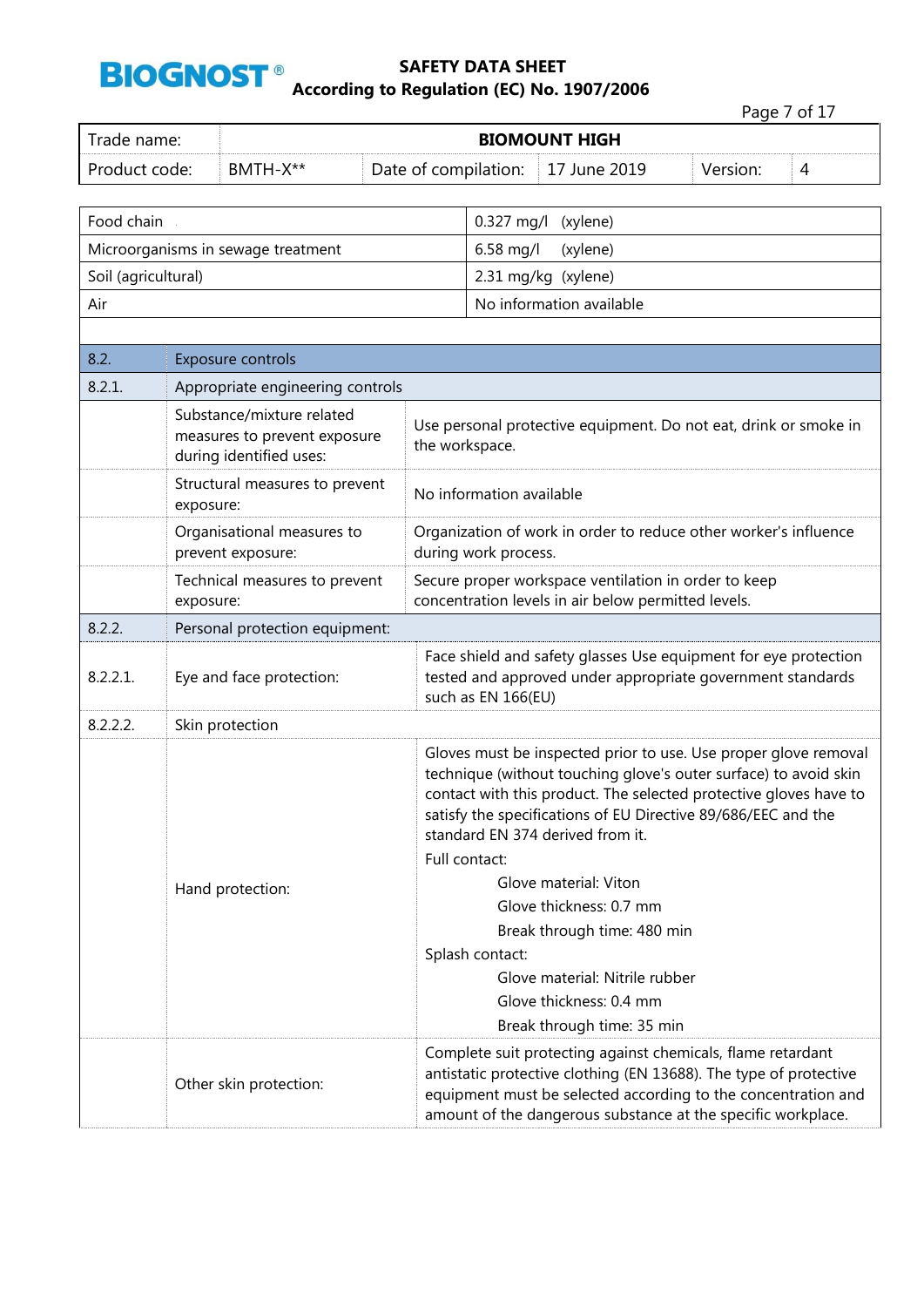

Page 8 of 17

| rade name:    | <b>BIOMOUNT HIGH</b> |                      |           |  |   |
|---------------|----------------------|----------------------|-----------|--|---|
| Product code: | BMTH-X**             | Date of compilation: | June 2019 |  | ∸ |

| 8.2.2.3. | Respiratory protection:                                    | Where risk assessment shows air-purifying respirators are<br>appropriate use type ABEK (EN 14387) respirator cartridges as a<br>backup to engine protection, use a full-face supplied air<br>respirator. Use respirators and components tested and approved<br>under appropriate government standards such as CEN (EU). |
|----------|------------------------------------------------------------|-------------------------------------------------------------------------------------------------------------------------------------------------------------------------------------------------------------------------------------------------------------------------------------------------------------------------|
| 8.2.2.4  | Thermal hazards:                                           | No information available                                                                                                                                                                                                                                                                                                |
| 8.2.3.   | Environmental exposure controls                            |                                                                                                                                                                                                                                                                                                                         |
|          | Substance/mixture related<br>measures to prevent exposure: | See Section 6                                                                                                                                                                                                                                                                                                           |
|          | Structural measures to prevent<br>exposure:                | Use modern equipment.                                                                                                                                                                                                                                                                                                   |
|          | Organisational measures to<br>prevent exposure:            | Adapt the work process to the required working conditions of<br>the workplace.                                                                                                                                                                                                                                          |
|          | Technical measures to prevent<br>exposure:                 | See Section 6                                                                                                                                                                                                                                                                                                           |

| <b>SECTION 9. Physical and chemical properties</b> |                                                       |                          |                          |  |
|----------------------------------------------------|-------------------------------------------------------|--------------------------|--------------------------|--|
| 9.1.                                               | Information on basic physical and chemical properties |                          |                          |  |
|                                                    |                                                       | Value                    | Method                   |  |
|                                                    | Physical state:                                       | liquid                   | No information available |  |
|                                                    | Colour:                                               | light yellow             | No information available |  |
|                                                    | Odour:                                                | aromatic                 | No information available |  |
|                                                    | Odour threshold:                                      | No information available | No information available |  |
|                                                    | pH:                                                   | No information available | No information available |  |
|                                                    | Melting point / freezing point;                       | No information available | No information available |  |
|                                                    | Initial boiling point and boiling range:              | No information available | No information available |  |
|                                                    | Flash point:                                          | 29 °C                    | No information available |  |
|                                                    | Evaporation rate:                                     | No information available | No information available |  |
|                                                    | Flammability (solid, gas):                            | No information available | No information available |  |
|                                                    | Upper/lower flammability or explosive<br>limits:      | No information available | No information available |  |
|                                                    | Vapour pressure:                                      | No information available | No information available |  |
|                                                    | Vapour density:                                       | No information available | No information available |  |
|                                                    | Relative density                                      | No information available | No information available |  |
|                                                    | Bulk density:                                         | No information available | No information available |  |
|                                                    | Solubility(ies):                                      | Insoluble in water       | No information available |  |
|                                                    | Partition coefficient: n-octanol/water<br>(log Pow):  | No information available | No information available |  |
|                                                    | Auto-ignition temperature:                            | No information available | No information available |  |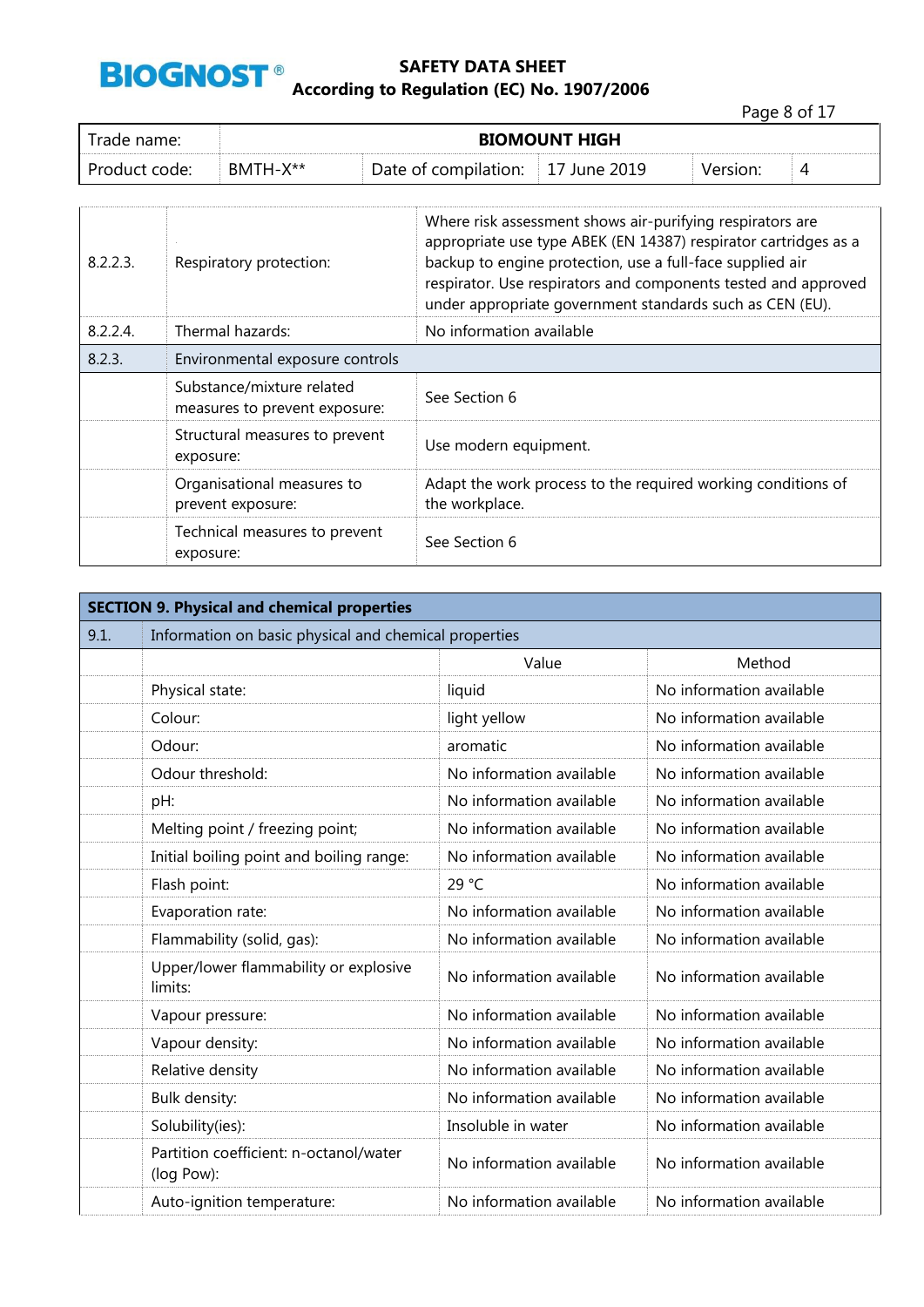

|               |          |                                   |                      | Page 9 of 17 |   |
|---------------|----------|-----------------------------------|----------------------|--------------|---|
| Trade name: I |          |                                   | <b>BIOMOUNT HIGH</b> |              |   |
| Product code: | BMTH-X** | Date of compilation: 17 June 2019 |                      | Version:     | 4 |

|      | Decomposition temperature: | No information available | No information available |
|------|----------------------------|--------------------------|--------------------------|
|      | Viscosity:                 | No information available | No information available |
|      | Explosive properties:      | No information available | No information available |
|      | Oxidising properties:      | No information available | No information available |
| 9.2. | Other information          |                          |                          |
|      |                            |                          |                          |

|               | <b>SECTION 10.: Stability and reactivity</b> |                                                                           |  |  |
|---------------|----------------------------------------------|---------------------------------------------------------------------------|--|--|
| 10.1.         | Reactivity:                                  | No relevant information available.                                        |  |  |
| $\vert$ 10.2. | Chemical stability:                          | The product is chemically stable under recommended storage<br>conditions. |  |  |
| 10.3.         | Possibility of hazardous reactions:          | No dangerous reactions known.                                             |  |  |
| 10.4.         | Conditions to avoid:                         | Sources of heat, flamesa and sparks.                                      |  |  |
| 10.5.         | Incompatible materials:                      | Strong oxidizing agents.                                                  |  |  |
| $\vert$ 10.6. | Hazardous decomposition products:            | Carbon monoxide.                                                          |  |  |

|                                         | <b>SECTION 11. Toxicological information</b>       |                                                             |                  |                                                                                               |                      |                                     |                          |  |  |  |
|-----------------------------------------|----------------------------------------------------|-------------------------------------------------------------|------------------|-----------------------------------------------------------------------------------------------|----------------------|-------------------------------------|--------------------------|--|--|--|
| 11.1.                                   | Information on toxicological effects               |                                                             |                  |                                                                                               |                      |                                     |                          |  |  |  |
|                                         | Acute toxicity:                                    |                                                             |                  |                                                                                               |                      |                                     |                          |  |  |  |
| Route of<br>Method<br>exposure:         |                                                    | Species                                                     |                  | Effective<br>Dose<br>Exposure time<br>$LD_{50}/LC_{50}$ or<br>$ATE_{mixture}$                 |                      | Results                             |                          |  |  |  |
| Oral:                                   |                                                    | No information<br>available                                 | rat              | $LD_{50}$                                                                                     |                      | No information<br>available         | 3.523 mg/kg (xylene)     |  |  |  |
| Dermal:                                 | No information<br>rabbit<br>$LD_{50}$<br>available |                                                             |                  | No information<br>available                                                                   | 1.134 mg/kg (xylene) |                                     |                          |  |  |  |
|                                         | No information<br>Inhalation:<br>rat<br>available  |                                                             |                  | $LC_{50}$                                                                                     |                      | 4 h                                 | 11.,23 mg/l (xylene)     |  |  |  |
|                                         |                                                    |                                                             |                  |                                                                                               |                      |                                     |                          |  |  |  |
|                                         |                                                    | Specific target organ toxicity - single exposure (STOT-SE): |                  |                                                                                               |                      |                                     |                          |  |  |  |
|                                         |                                                    |                                                             | Specific effects |                                                                                               |                      | Target organ                        | <b>Note</b>              |  |  |  |
| Oral:                                   |                                                    | No information available                                    |                  |                                                                                               |                      | No information available            | $\overline{\phantom{a}}$ |  |  |  |
| Dermal:                                 |                                                    | No information available                                    |                  |                                                                                               |                      | No information available            | $\overline{\phantom{a}}$ |  |  |  |
| Inhalation:<br>No information available |                                                    |                                                             |                  |                                                                                               | Respiratory system   | May cause respiratory<br>irritation |                          |  |  |  |
|                                         |                                                    |                                                             |                  |                                                                                               |                      |                                     |                          |  |  |  |
| Aspiration hazard:                      |                                                    |                                                             |                  | May cause respiratory irritation. May be fatal if swallowed and<br>enters respiratory system. |                      |                                     |                          |  |  |  |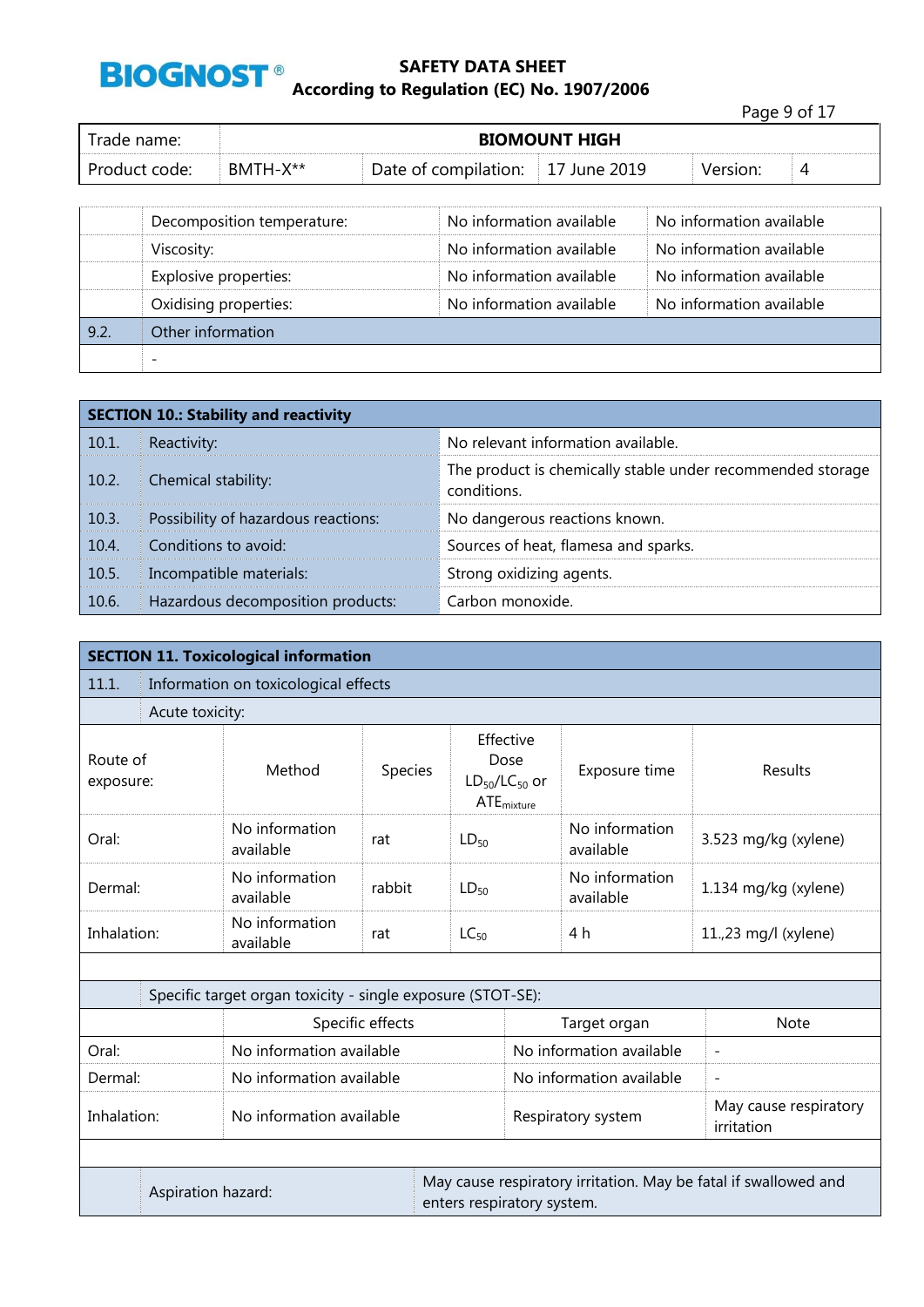

Page 10 of 17

| Trade name:   |          | <b>BIOMOUNT HIGH</b>              |  |          |  |  |  |  |
|---------------|----------|-----------------------------------|--|----------|--|--|--|--|
| Product code: | RMTH-X** | Date of compilation: 17 June 2019 |  | Version: |  |  |  |  |

|                                                                                                                                                                                                                                                                                                                                                                                                                                                                                                                                    | Irritation and corrosion                                                                                                                |                              |                          |                                       |                                       |                          |                                                                                    |                                                                                                                                                                                               |
|------------------------------------------------------------------------------------------------------------------------------------------------------------------------------------------------------------------------------------------------------------------------------------------------------------------------------------------------------------------------------------------------------------------------------------------------------------------------------------------------------------------------------------|-----------------------------------------------------------------------------------------------------------------------------------------|------------------------------|--------------------------|---------------------------------------|---------------------------------------|--------------------------|------------------------------------------------------------------------------------|-----------------------------------------------------------------------------------------------------------------------------------------------------------------------------------------------|
|                                                                                                                                                                                                                                                                                                                                                                                                                                                                                                                                    |                                                                                                                                         | Exposure<br>time             |                          | Species                               | Evaluation                            | Method                   |                                                                                    | <b>Note</b>                                                                                                                                                                                   |
| Skin corrosion/irritation                                                                                                                                                                                                                                                                                                                                                                                                                                                                                                          |                                                                                                                                         | 24h                          | rabbit<br>(xylene)       |                                       |                                       |                          |                                                                                    | Causes skin irritation.                                                                                                                                                                       |
| Serious eye<br>damage/irritation                                                                                                                                                                                                                                                                                                                                                                                                                                                                                                   |                                                                                                                                         | $\overline{\phantom{0}}$     | $\overline{a}$           |                                       | $\overline{\phantom{a}}$              | $\overline{\phantom{a}}$ |                                                                                    | No information available                                                                                                                                                                      |
| Sensitization                                                                                                                                                                                                                                                                                                                                                                                                                                                                                                                      |                                                                                                                                         |                              |                          |                                       |                                       |                          |                                                                                    |                                                                                                                                                                                               |
| Skin sensitization:                                                                                                                                                                                                                                                                                                                                                                                                                                                                                                                |                                                                                                                                         | No information available     |                          |                                       |                                       |                          |                                                                                    |                                                                                                                                                                                               |
| Respiratory<br>sensitization:                                                                                                                                                                                                                                                                                                                                                                                                                                                                                                      |                                                                                                                                         | No information available     |                          |                                       |                                       |                          |                                                                                    |                                                                                                                                                                                               |
|                                                                                                                                                                                                                                                                                                                                                                                                                                                                                                                                    |                                                                                                                                         |                              |                          |                                       |                                       |                          |                                                                                    |                                                                                                                                                                                               |
|                                                                                                                                                                                                                                                                                                                                                                                                                                                                                                                                    | Symptoms related to physical, chemical, and toxicological properties                                                                    |                              |                          |                                       |                                       |                          |                                                                                    |                                                                                                                                                                                               |
| Nausea, vomiting (danger of aspiration), diarrhoea. Aspiration may cause headache, vertigo,<br>nausea, dazed feeling-unconsciousness/coma, possible hypothermia, reactions to the<br>heart/circulatory system such as vasodilation (flush), hypotension, arrhythmia (possible<br>Oral exposure:<br>ventricular fibrillation through cardiac sensitization), danger of central respiratory paralysis or<br>of cardiac arrest; functional disturbance to the liver and kidneys and persistent disturbance to<br>the CNS as sequelae. |                                                                                                                                         |                              |                          |                                       |                                       |                          |                                                                                    |                                                                                                                                                                                               |
| Dermal exposure:                                                                                                                                                                                                                                                                                                                                                                                                                                                                                                                   | dry skin.                                                                                                                               |                              |                          |                                       |                                       |                          |                                                                                    | Causes skin irritation, redness, swelling. Prolonged or repeated contact causes defatting and                                                                                                 |
| Inhalation<br>exposure:                                                                                                                                                                                                                                                                                                                                                                                                                                                                                                            |                                                                                                                                         |                              |                          |                                       |                                       |                          | and fatigue, difficult breathing, chest tightness, coordination and CNS disorders. | Vapor inhalation may cause nose and throat irritation followed by sore throat, cough, difficult<br>breathing and suffocating. High concentration vapor inhalation may cause headache, malaise |
| Eye exposure:                                                                                                                                                                                                                                                                                                                                                                                                                                                                                                                      |                                                                                                                                         | blurred vision, photophobia. |                          |                                       |                                       |                          |                                                                                    | Vapors irritate eyes. Splashing may cause irritation and redness, lacrimation, pain, swelling,                                                                                                |
|                                                                                                                                                                                                                                                                                                                                                                                                                                                                                                                                    |                                                                                                                                         |                              |                          |                                       |                                       |                          |                                                                                    |                                                                                                                                                                                               |
|                                                                                                                                                                                                                                                                                                                                                                                                                                                                                                                                    | Repeated dose toxicity (subacute, subchronic, chronic)                                                                                  |                              |                          |                                       |                                       |                          |                                                                                    |                                                                                                                                                                                               |
|                                                                                                                                                                                                                                                                                                                                                                                                                                                                                                                                    | Dose                                                                                                                                    | time                         | Exposure                 | Species                               | Method                                |                          | Evaluation                                                                         | Note                                                                                                                                                                                          |
| Subacute oral                                                                                                                                                                                                                                                                                                                                                                                                                                                                                                                      | No<br>No<br>No<br>No<br>No information<br>information<br>information<br>information<br>available<br>available<br>available<br>available |                              | information<br>available |                                       |                                       |                          |                                                                                    |                                                                                                                                                                                               |
| Subacute<br>dermal                                                                                                                                                                                                                                                                                                                                                                                                                                                                                                                 | information<br>No.<br>available                                                                                                         | <b>No</b>                    | information<br>available | <b>No</b><br>information<br>available | <b>No</b><br>information<br>available |                          | <b>No</b><br>information<br>available                                              | $\overline{\phantom{0}}$                                                                                                                                                                      |
| Subacute<br>inhalation                                                                                                                                                                                                                                                                                                                                                                                                                                                                                                             | No information<br>available                                                                                                             | <b>No</b>                    | information<br>available | <b>No</b><br>information<br>available | <b>No</b><br>information<br>available |                          | <b>No</b><br>information<br>available                                              |                                                                                                                                                                                               |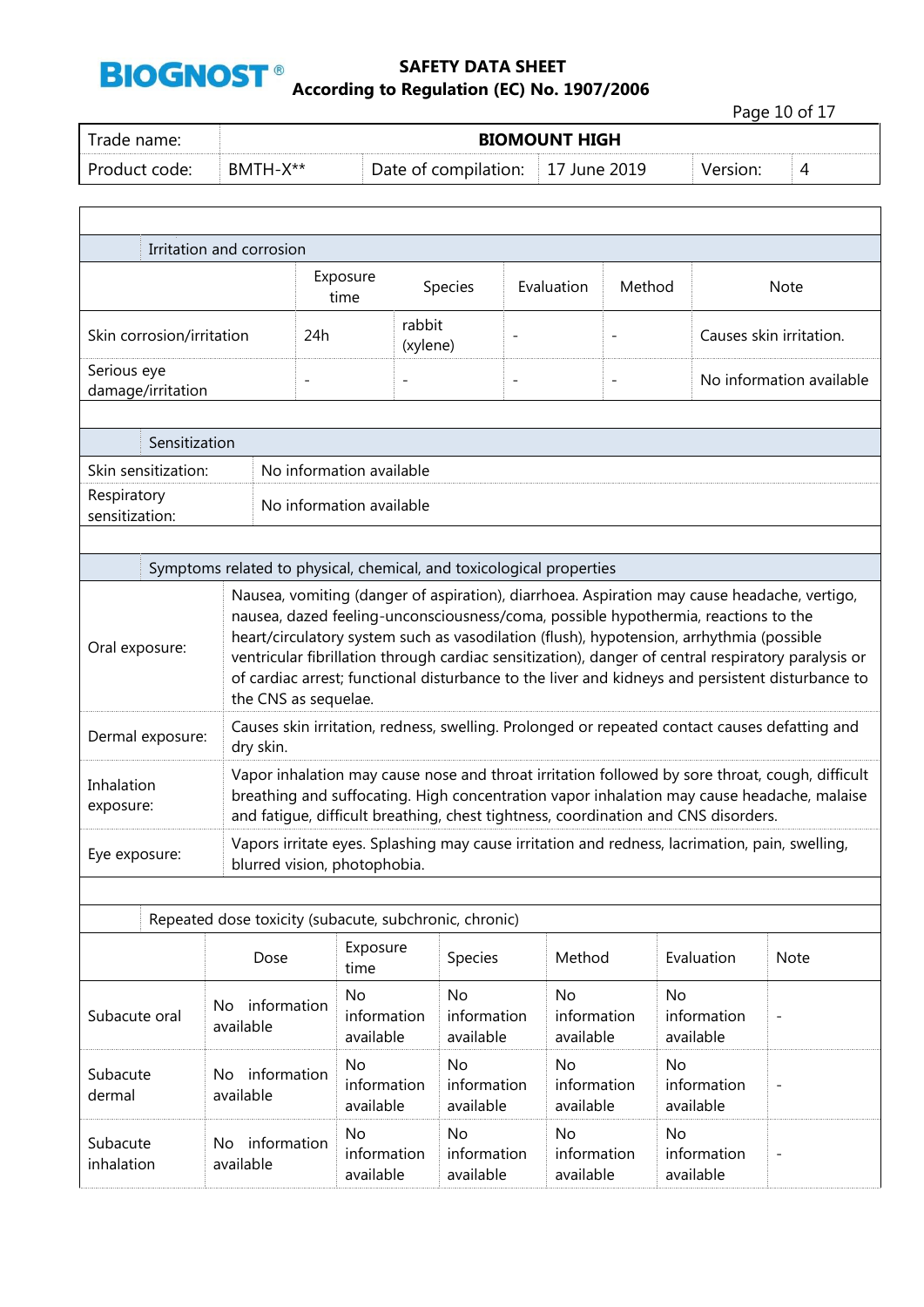

Page 11 of 17

| Trade name:   |            |                                   |  |          |  |
|---------------|------------|-----------------------------------|--|----------|--|
| Product code: | $RMTH-X**$ | Date of compilation: 17 June 2019 |  | Version: |  |

| Subchronic oral          | information<br>No.<br>available | No<br>information<br>available  | No<br>information<br>available        | No.<br>information<br>available            | No<br>information<br>available        | $\overline{\phantom{a}}$ |
|--------------------------|---------------------------------|---------------------------------|---------------------------------------|--------------------------------------------|---------------------------------------|--------------------------|
| Subchronic<br>dermal     | information<br>No.<br>available | No.<br>information<br>available | No<br>information<br>available        | No.<br>information<br>available            | No.<br>information<br>available       |                          |
| Subchronic<br>inhalation | information<br>No.<br>available | No.<br>information<br>available | No<br>information<br>available        | No.<br>information<br>available            | No.<br>information<br>available       | $\overline{\phantom{a}}$ |
| Chronic oral             | information<br>No.<br>available | No.<br>information<br>available | No<br>information<br>available        | No.<br>information<br>available            | <b>No</b><br>information<br>available | $\overline{\phantom{a}}$ |
| Chronic dermal           | information<br>No.<br>available | No<br>information<br>available  | <b>No</b><br>information<br>available | N <sub>o</sub><br>information<br>available | <b>No</b><br>information<br>available | $\overline{\phantom{a}}$ |
| Chronic<br>inhalation    | information<br>No.<br>available | No<br>information<br>available  | No<br>information<br>available        | No.<br>information<br>available            | No.<br>information<br>available       |                          |

| Specific target organ toxicity - repeated exposure (STOT-RE): |                          |                                                |                                |  |  |  |  |  |
|---------------------------------------------------------------|--------------------------|------------------------------------------------|--------------------------------|--|--|--|--|--|
|                                                               | Specific effects         | Target organ                                   | Note                           |  |  |  |  |  |
| Subacute oral                                                 | No information available | No information available                       | $\overline{\phantom{a}}$       |  |  |  |  |  |
| Subacute dermal                                               | No information available | No information available                       | $\overline{\phantom{a}}$       |  |  |  |  |  |
| Subacute inhalation                                           | No information available | No information available                       | $\overline{\phantom{a}}$       |  |  |  |  |  |
| Subchronic oral                                               | No information available | No information available                       | $\overline{\phantom{a}}$       |  |  |  |  |  |
| Subchronic dermal                                             | No information available | No information available                       | $\overline{\phantom{a}}$       |  |  |  |  |  |
| Subchronic inhalation                                         | No information available | No information available                       | $\overline{\phantom{a}}$       |  |  |  |  |  |
| Chronic oral                                                  | No information available | No information available                       | $\overline{\phantom{a}}$       |  |  |  |  |  |
| Chronic dermal                                                | No information available | No information available                       | $\overline{\phantom{a}}$       |  |  |  |  |  |
| Chronic inhalation                                            | No information available | Central<br>nervous<br>system,<br>liver, kidney | May cause<br>damage to organs. |  |  |  |  |  |
|                                                               |                          |                                                |                                |  |  |  |  |  |

| CMR effects (carcinogenicity, mutagenicity, reproductive toxicity) |                          |
|--------------------------------------------------------------------|--------------------------|
| Carcinogenicity:                                                   | No information available |
| Mutagenicity in-vitro:                                             | No information available |
| Genotoxicity:                                                      | No information available |
| Mutagenicity in-vivo:                                              | No information available |
| Germ cell mutagenicity:                                            | No information available |
| Reproductive toxicity:                                             | No information available |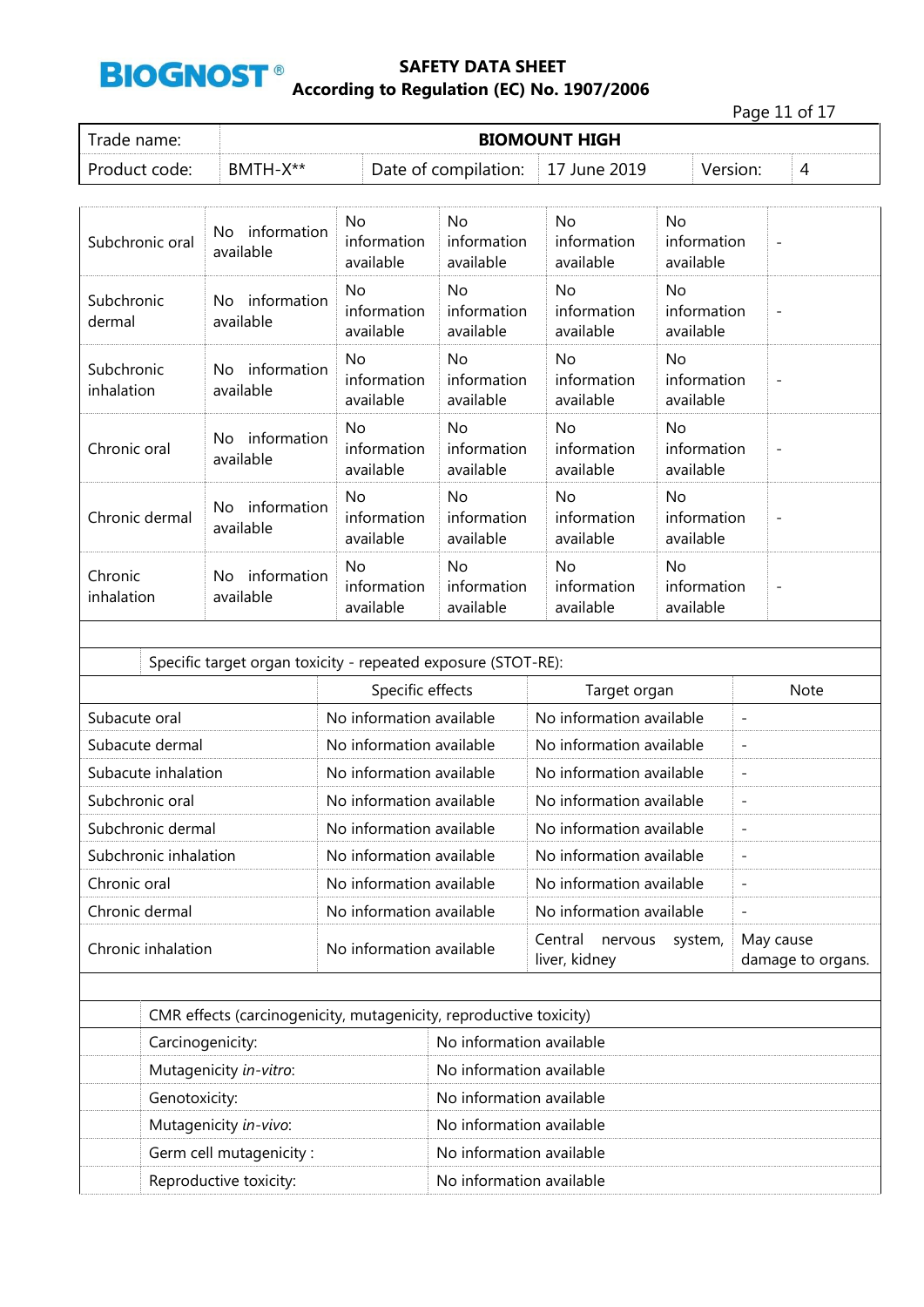

Page 12 of 17

| Trade name:   |          |                      | <b>BIOMOUNT HIGH</b> |          |   |
|---------------|----------|----------------------|----------------------|----------|---|
| Product code: | BMTH-X** | Date of compilation: | June 2019            | Version: | ൧ |

|       | Summary of evaluation of the CMR<br>properties: | No information available |  |  |  |  |  |
|-------|-------------------------------------------------|--------------------------|--|--|--|--|--|
| 11.2. | Practical experiences:                          |                          |  |  |  |  |  |
|       | Classification observations:                    | No information available |  |  |  |  |  |
|       | Other observations:                             | No information available |  |  |  |  |  |
|       |                                                 |                          |  |  |  |  |  |
| 11.3. | General notes:                                  |                          |  |  |  |  |  |
|       |                                                 |                          |  |  |  |  |  |

| <b>SECTION 12. Ecological information</b>                  |                          |                          |                                        |                                                               |                                       |                          |  |  |  |
|------------------------------------------------------------|--------------------------|--------------------------|----------------------------------------|---------------------------------------------------------------|---------------------------------------|--------------------------|--|--|--|
| 12.1.<br><b>Toxicity</b>                                   |                          |                          |                                        |                                                               |                                       |                          |  |  |  |
| Acute (short-term)<br>Exposure<br>Dose<br>toxicity<br>time |                          | Species                  | Method                                 | Evaluation                                                    | <b>Note</b>                           |                          |  |  |  |
| Fish                                                       | $LC_{50}$                | 96 hours                 | Oncorhynchus mykiss<br>(rainbow trout) | 3.3 mg/l<br><b>No</b><br>(xylene)<br>information<br>available |                                       | $\overline{\phantom{a}}$ |  |  |  |
| Crustacea:                                                 | $EC_{50}$                | 48 hours                 | Daphnia magna                          | <b>No</b><br>information<br>available                         | 75.49 mg/l<br>(xylene)                | $\qquad \qquad -$        |  |  |  |
| Algae/aquatic<br>plants:                                   | $IC_{50}$                | 72 hours                 | Pseudokirchneriella<br>subcapitata     | <b>No</b><br>information<br>available                         | 72 mg/l<br>(xylene)                   | $\overline{\phantom{m}}$ |  |  |  |
| Other organisms:                                           | $\overline{a}$           | $\overline{\phantom{a}}$ | $\overline{a}$                         | $\overline{a}$                                                | $\overline{\phantom{a}}$              | $\overline{a}$           |  |  |  |
| Chronic (long-term)<br>toxicity                            | Doza                     | Exposure<br>time         | Species                                | Method                                                        | Evaluation                            | <b>Note</b>              |  |  |  |
| Fish                                                       | $LC_{50}$                | 96 hours                 | No information<br>available            | <b>No</b><br>information<br>available                         | <b>No</b><br>information<br>available |                          |  |  |  |
| Crustacea:                                                 | $EC_{50}$                | 48 hours                 | No information<br>available            | <b>No</b><br>information<br>available                         | <b>No</b><br>information<br>available |                          |  |  |  |
| Algae/aquatic<br>plants:                                   | $IC_{50}$                | 72 hours                 | No information<br>available            | <b>No</b><br>information<br>available                         | <b>No</b><br>information<br>available |                          |  |  |  |
| Other organisms:                                           | $\overline{\phantom{0}}$ | $\overline{\phantom{a}}$ | $\overline{\phantom{a}}$               | $\overline{a}$                                                | $\overline{a}$                        | $\overline{\phantom{a}}$ |  |  |  |
|                                                            |                          |                          |                                        |                                                               |                                       |                          |  |  |  |
| 12.2.<br>Persistence and degradability                     |                          |                          |                                        |                                                               |                                       |                          |  |  |  |
| Abiotic degradation                                        |                          |                          |                                        |                                                               |                                       |                          |  |  |  |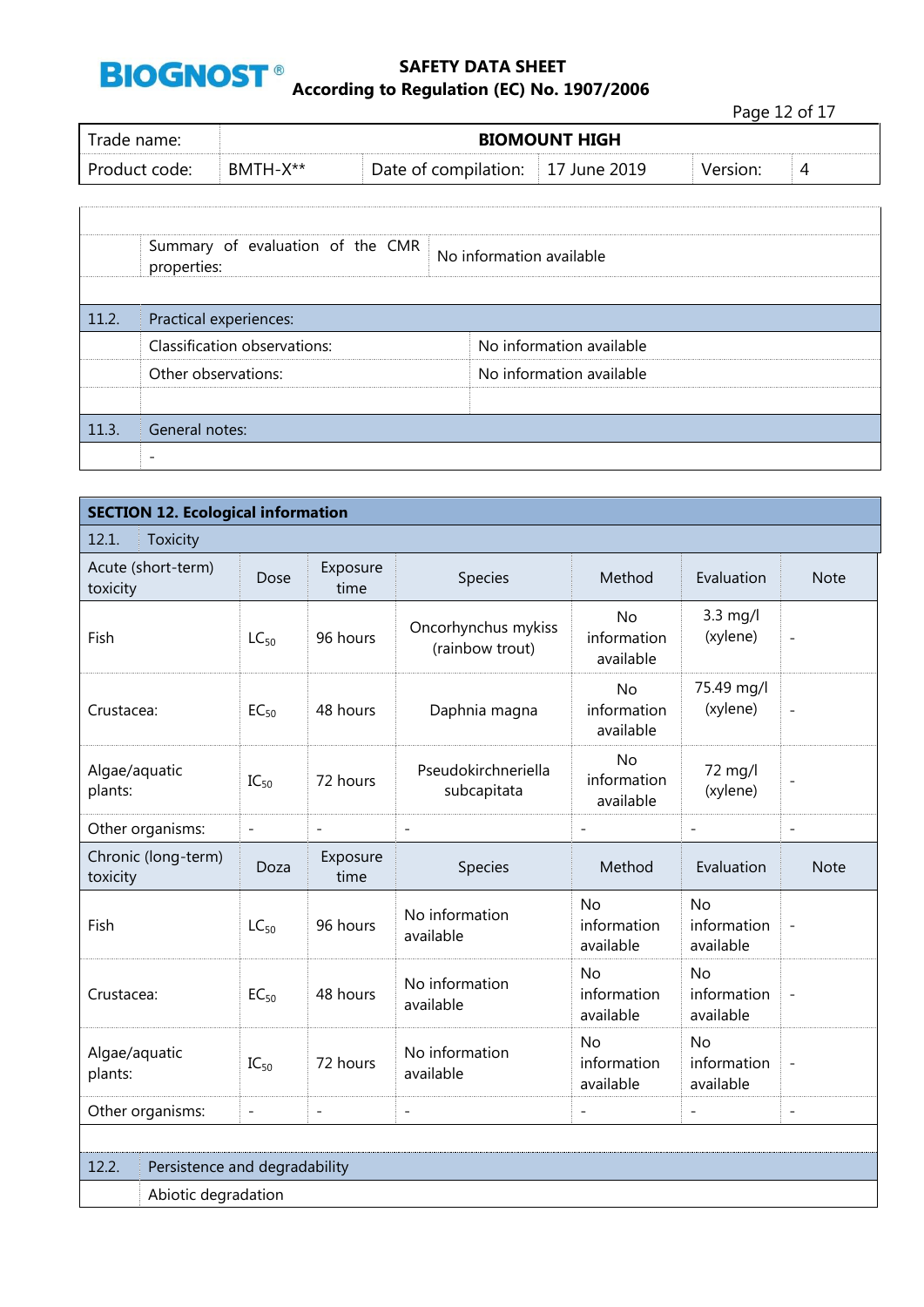

|                                             |       |                           |                                      |                          |                                               |                                      |                          |                             |                          |    | Page 13 of 17            |                          |                          |
|---------------------------------------------|-------|---------------------------|--------------------------------------|--------------------------|-----------------------------------------------|--------------------------------------|--------------------------|-----------------------------|--------------------------|----|--------------------------|--------------------------|--------------------------|
| Trade name:                                 |       |                           |                                      |                          |                                               | <b>BIOMOUNT HIGH</b>                 |                          |                             |                          |    |                          |                          |                          |
| Product code:                               |       | BMTH-X**                  |                                      |                          |                                               | Date of compilation:<br>17 June 2019 |                          |                             |                          |    | Version:                 | 4                        |                          |
|                                             |       |                           |                                      |                          |                                               |                                      |                          |                             |                          |    |                          |                          |                          |
|                                             |       |                           | Degradation half-lives               |                          |                                               | Method                               |                          |                             | Evaluation               |    |                          | <b>Note</b>              |                          |
| Marine<br>No information available<br>water |       |                           |                                      | No information available |                                               |                                      | No information available |                             |                          |    | $\qquad \qquad -$        |                          |                          |
| Fresh water                                 |       |                           | No information available             |                          |                                               | No information available             |                          |                             | No information available |    |                          |                          | $\overline{\phantom{0}}$ |
| Air                                         |       |                           | No information available             |                          |                                               | No information available             |                          |                             | No information available |    |                          |                          | L,                       |
| Soil                                        |       |                           | No information available             |                          |                                               | No information available             |                          |                             | No information available |    |                          |                          | $\overline{\phantom{a}}$ |
|                                             |       |                           |                                      |                          |                                               |                                      |                          |                             |                          |    |                          |                          |                          |
|                                             |       | Biodegradation            |                                      |                          |                                               |                                      |                          |                             |                          |    |                          |                          |                          |
| % Degradation                               |       |                           | Time (days)                          |                          |                                               | Method                               |                          |                             | Evaluation               |    |                          | Note                     |                          |
| 81% (DBP)                                   |       | <b>No</b><br>available    | information                          |                          | No information<br>available                   |                                      |                          | available                   | No information           |    | Readily biodegradable.   |                          |                          |
|                                             |       |                           |                                      |                          |                                               |                                      |                          |                             |                          |    |                          |                          |                          |
|                                             |       |                           |                                      |                          |                                               |                                      |                          |                             |                          |    |                          |                          |                          |
|                                             |       |                           |                                      |                          |                                               |                                      |                          |                             |                          |    |                          |                          |                          |
| 12.3.                                       |       | Bioaccumulative potential |                                      |                          |                                               |                                      |                          |                             |                          |    |                          |                          |                          |
|                                             |       |                           |                                      |                          | Octanol-water partition coefficient (log Kow) |                                      |                          |                             |                          |    |                          |                          |                          |
| Value                                       |       | Concentration             |                                      | pH                       | $\rm ^{\circ}C$<br>Method                     |                                      |                          |                             | Evaluation               |    |                          | <b>Note</b>              |                          |
| log Kow<br>2.95                             | No    | information<br>available  |                                      |                          | No information<br>available                   |                                      |                          | No information<br>available |                          |    | xylene                   |                          |                          |
|                                             |       |                           |                                      |                          |                                               |                                      |                          |                             |                          |    |                          |                          |                          |
|                                             |       |                           |                                      |                          |                                               |                                      |                          |                             |                          |    |                          |                          |                          |
|                                             |       |                           |                                      |                          |                                               |                                      |                          |                             |                          |    |                          |                          |                          |
|                                             |       |                           | <b>Bioconcentration Factor (BCF)</b> |                          |                                               |                                      |                          |                             |                          |    |                          |                          |                          |
| Value                                       |       |                           | Species                              |                          |                                               | Method                               |                          |                             | Evaluation               |    |                          | Note                     |                          |
|                                             |       |                           |                                      |                          |                                               | No information                       |                          |                             |                          |    |                          |                          |                          |
|                                             |       |                           |                                      |                          | available                                     |                                      |                          |                             |                          |    |                          |                          |                          |
|                                             |       |                           |                                      |                          |                                               |                                      |                          |                             |                          |    |                          |                          |                          |
|                                             |       |                           |                                      |                          |                                               |                                      |                          |                             |                          |    |                          |                          |                          |
|                                             |       | Chronic ecotoxicity       |                                      |                          |                                               |                                      |                          |                             |                          |    |                          |                          |                          |
|                                             | Value |                           | Dose                                 |                          | Exposure<br>time                              | Species                              |                          |                             | Method                   |    | Evaluation               |                          | Note                     |
| <b>No</b>                                   |       |                           | <b>No</b>                            |                          | <b>No</b>                                     |                                      | No                       |                             |                          |    |                          |                          |                          |
| Chronic toxicity on fish                    |       |                           | $LC_{50}$                            |                          | information<br>available                      | information<br>available             |                          |                             | information<br>available |    | information<br>available | $\overline{\phantom{0}}$ |                          |
| Chronic toxicity on                         |       |                           |                                      | No                       |                                               | <b>No</b>                            |                          | <b>No</b>                   |                          | No |                          |                          |                          |
| crustacea (Daphnia)                         |       |                           | $EC_{50}$                            |                          | information<br>available                      | information<br>available             |                          |                             | information<br>available |    | information<br>available | $\overline{a}$           |                          |
|                                             |       |                           |                                      |                          |                                               |                                      |                          |                             |                          |    |                          |                          |                          |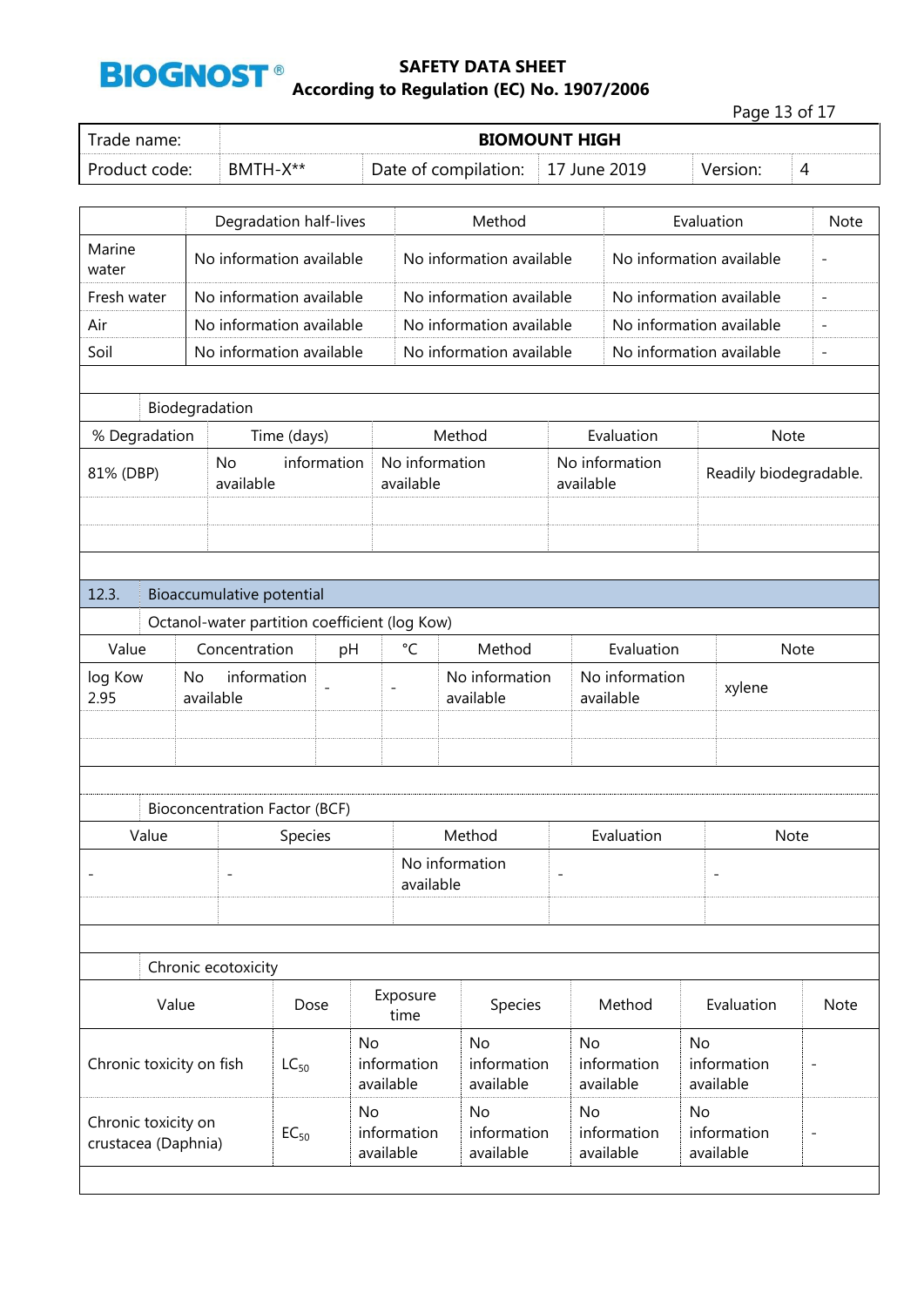

Page 14 of 17

| Trade name:   | <b>BIOMOUNT HIGH</b> |                                   |  |          |  |  |  |
|---------------|----------------------|-----------------------------------|--|----------|--|--|--|
| Product code: | BMTH-X**             | Date of compilation: 17 June 2019 |  | Version: |  |  |  |

| 12.4.                                             | Mobility in soil                                                                                              |                                                                |                                                  |                             |                             |                                               |  |
|---------------------------------------------------|---------------------------------------------------------------------------------------------------------------|----------------------------------------------------------------|--------------------------------------------------|-----------------------------|-----------------------------|-----------------------------------------------|--|
|                                                   |                                                                                                               | Known or predicted distribution in environmental compartments: |                                                  |                             |                             |                                               |  |
|                                                   |                                                                                                               | No information available                                       |                                                  |                             |                             |                                               |  |
|                                                   |                                                                                                               | Surface tension:                                               |                                                  |                             |                             |                                               |  |
|                                                   |                                                                                                               | Value                                                          | $\rm ^{\circ}C$                                  | Concentration               |                             | Method<br><b>Note</b>                         |  |
|                                                   | information<br><b>No</b><br>available                                                                         |                                                                | information<br><b>No</b><br>available            | No information<br>available |                             | No information available<br>$\qquad \qquad -$ |  |
|                                                   |                                                                                                               | Adsorption / desorption                                        |                                                  |                             |                             |                                               |  |
| Transport                                         |                                                                                                               | A/D coefficient<br>Henry's constant                            | log Kow                                          | Evaporation rate            | Method                      | Note                                          |  |
| Soil-Water                                        |                                                                                                               | information<br>No<br>available                                 | information<br><b>No</b><br>available            | No information<br>available | No information<br>available | $\overline{a}$                                |  |
| Water-Air                                         |                                                                                                               | information<br><b>No</b><br>available                          | information<br><b>No</b><br>available            | No information<br>available | No information<br>available | $\overline{\phantom{0}}$                      |  |
| information<br><b>No</b><br>Soil-Air<br>available |                                                                                                               | information<br><b>No</b><br>available                          | No information<br>available                      | No information<br>available | $\overline{\phantom{0}}$    |                                               |  |
|                                                   |                                                                                                               |                                                                |                                                  |                             |                             |                                               |  |
| 12.5.                                             |                                                                                                               | Results of PBT and vPvB assessment                             |                                                  |                             |                             |                                               |  |
|                                                   |                                                                                                               | No information available                                       |                                                  |                             |                             |                                               |  |
|                                                   |                                                                                                               |                                                                |                                                  |                             |                             |                                               |  |
| 12.6.                                             |                                                                                                               | Other adverse effects                                          |                                                  |                             |                             |                                               |  |
|                                                   | No information available                                                                                      |                                                                |                                                  |                             |                             |                                               |  |
|                                                   |                                                                                                               | <b>SECTION 13. Disposal considerations</b>                     |                                                  |                             |                             |                                               |  |
| 13.1.                                             | Waste processing methods                                                                                      |                                                                |                                                  |                             |                             |                                               |  |
|                                                   |                                                                                                               |                                                                |                                                  |                             |                             |                                               |  |
| 13.1.1.                                           | Product/Packaging disposal:                                                                                   |                                                                |                                                  |                             |                             |                                               |  |
|                                                   | Submit for disposal to the legal person authorized by the Ministry of Environmental and Nature<br>Protection. |                                                                |                                                  |                             |                             |                                               |  |
|                                                   |                                                                                                               |                                                                |                                                  |                             |                             |                                               |  |
| 13.1.2.                                           |                                                                                                               |                                                                | Waste codes/waste designations according to Low: |                             |                             |                                               |  |
|                                                   | Disposal must be made according to official regulations.                                                      |                                                                |                                                  |                             |                             |                                               |  |
|                                                   |                                                                                                               |                                                                |                                                  |                             |                             |                                               |  |
| 13.1.3.                                           |                                                                                                               | Waste tretment - relevant information                          |                                                  |                             |                             |                                               |  |
|                                                   | No information available                                                                                      |                                                                |                                                  |                             |                             |                                               |  |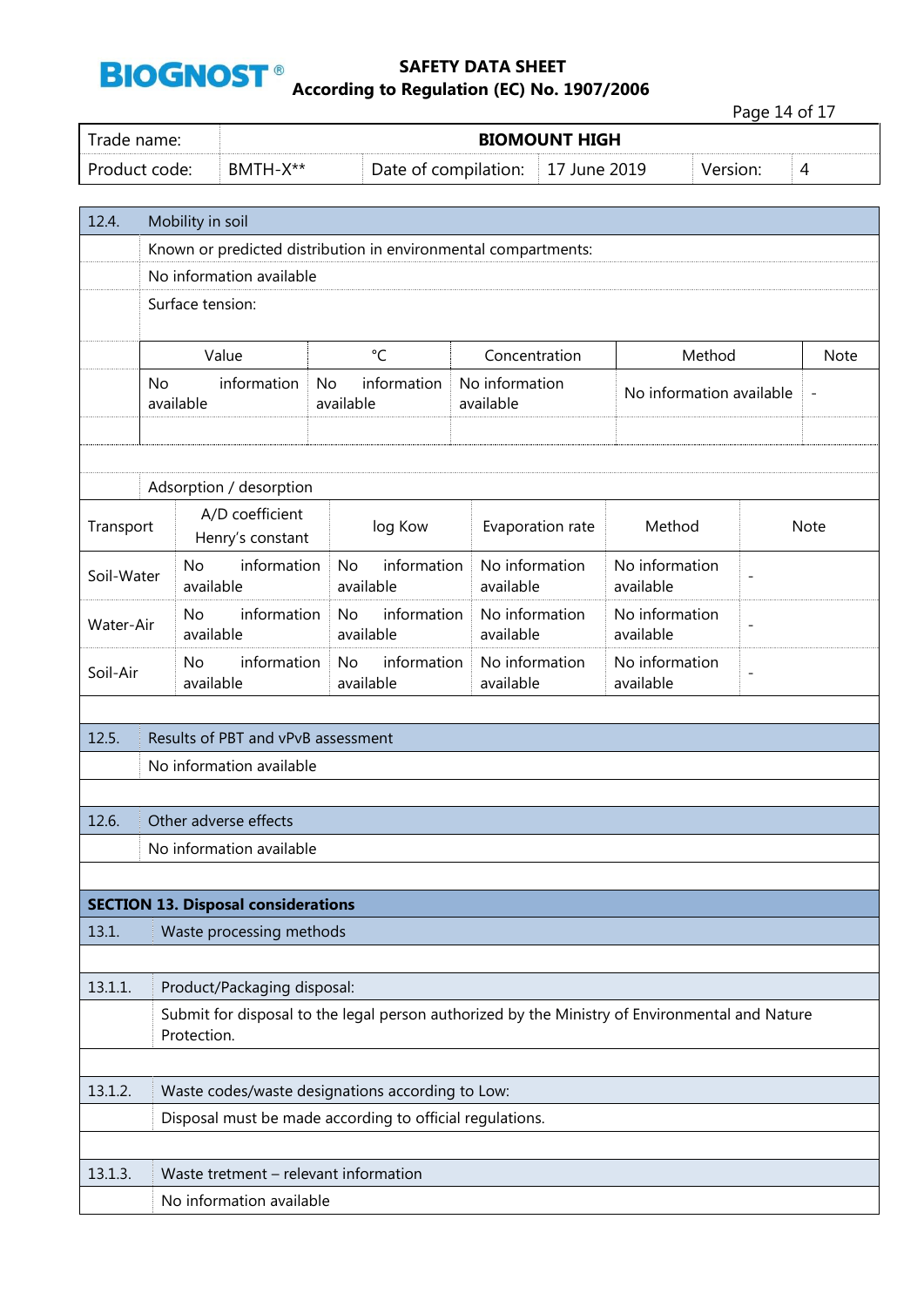

# **SAFETY DATA SHEET BIOGNOST**<sup>®</sup><br>According to Regulation (EC) No. 1907/2006

Page 15 of 17

Trade name: **BIOMOUNT HIGH** Product code: BMTH-X<sup>\*\*</sup> Date of compilation: 17 June 2019 Version: 4 13.1.4. Sewage disposal – relevant information: Waste must not be disposed of into the sewage system. 13.1.5. Other disposal recommendations: Do not dispose of the product's remains into the sewage system. Submit the remains to the collectors authorized by the ministry in charge. Do not dispose of the packaging into the sewage system. Submit the packaging to the collectors authorized by the ministry in charge. Do not dispose of in places where ignition may occur. 13.1.6. Relevant Community provisions: Disposal must be made according to official regulations. **SECTION 14. Transport information** Transporting/shipment by road (ADR) UN number: 1307 UN proper shipping name: Xylenes Transport hazard class(es): 3 Packing group: III Environmental hazards: - Special precautions for user: Transporting/shipment by rail (RID) UN number: 1307 UN proper shipping name: Xylenes Transport hazard class(es): 3 Packing group: III Environmental hazards: The contract of the set of the set of the set of the set of the set of the set of the set of the set of the set of the set of the set of the set of the set of the set of the set of the set of the set Special precautions for user: Transporting/shipment by inland waterways (ADN) UN number: 1307 UN proper shipping name: Xylenes Transport hazard class(es): 3 Packing group: III Environmental hazards: The contract of the set of the set of the set of the set of the set of the set of the set of the set of the set of the set of the set of the set of the set of the set of the set of the set of the set Special precautions for user: Transporting/shipment by sea (IMDG) UN number: 1307 UN proper shipping name: Xylenes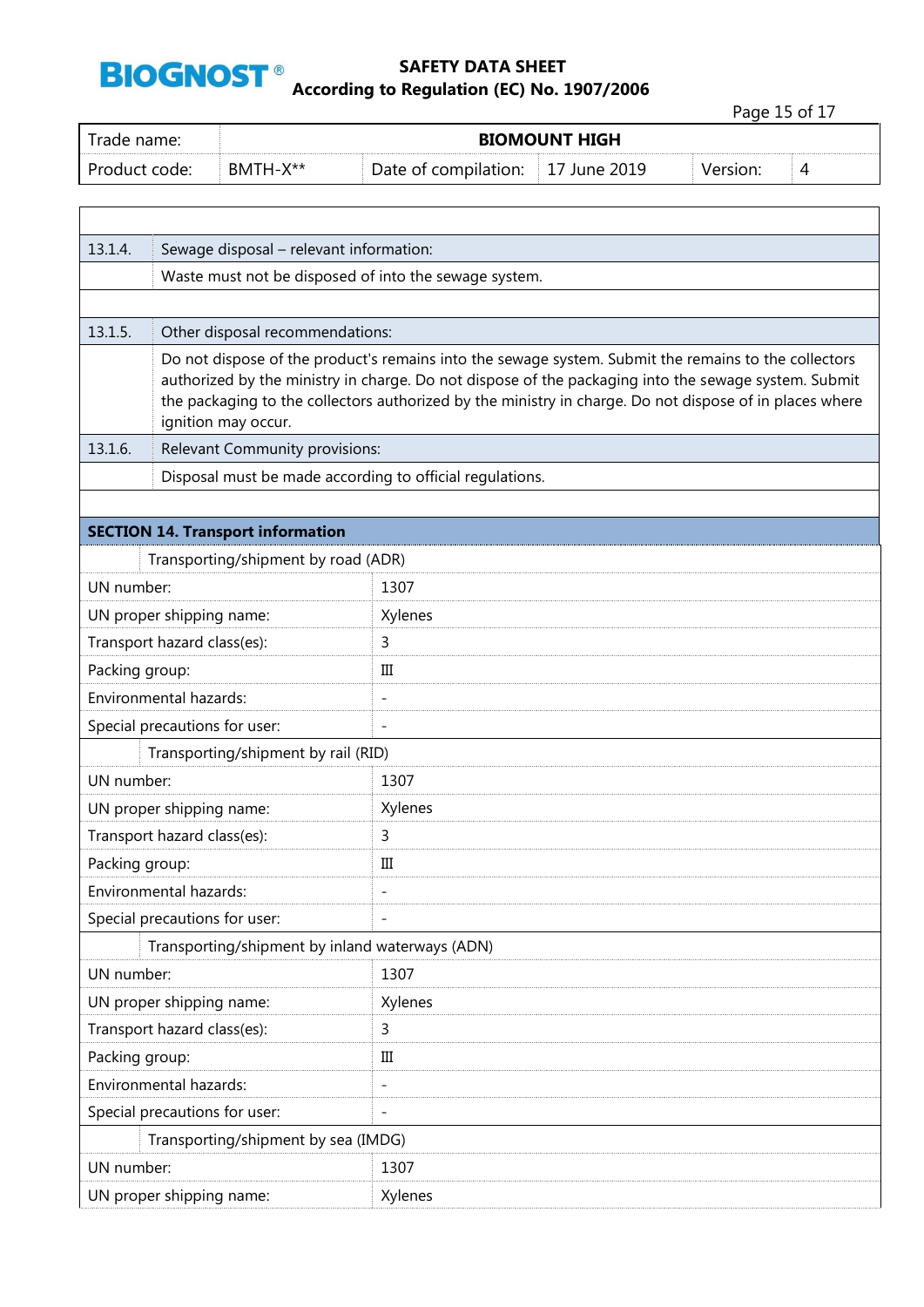

Page 16 of 17

| Trade name:   |          |                                   | <b>BIOMOUNT HIGH</b> |          |  |
|---------------|----------|-----------------------------------|----------------------|----------|--|
| Product code: | BMTH-X** | Date of compilation: 17 June 2019 |                      | Version: |  |

| Transport hazard class(es):                                                                             | 3                        |
|---------------------------------------------------------------------------------------------------------|--------------------------|
| Packing group:                                                                                          | III                      |
| Environmental hazards:                                                                                  | $\overline{\phantom{a}}$ |
| Special precautions for user:                                                                           | $\overline{\phantom{a}}$ |
| in bulk<br>condition<br>Transport<br>-in<br>accordance with Annex II. of MARPOL<br>73/78 and IBC Codex: | $\overline{\phantom{a}}$ |
| Transporting/shipment by air (ICAO-TI/IATA-DGR)                                                         |                          |
| UN number:                                                                                              | 1307                     |
| UN proper shipping name:                                                                                | Xylenes                  |
| Transport hazard class(es):                                                                             | 3                        |
| Packing group:                                                                                          | Ш                        |
| Environmental hazards:                                                                                  | $\overline{\phantom{a}}$ |
| Special precautions for user:                                                                           | $\overline{\phantom{a}}$ |
|                                                                                                         |                          |
| Further information:<br>$\overline{\phantom{a}}$                                                        |                          |

| <b>SECTION 15. Regulatory information</b> |                                                                                                                  |                                                                                                                                                                                                                                                           |  |  |
|-------------------------------------------|------------------------------------------------------------------------------------------------------------------|-----------------------------------------------------------------------------------------------------------------------------------------------------------------------------------------------------------------------------------------------------------|--|--|
| 15.1.                                     | Safety, health and environmental regulations/legislation specific for the substance or mixture                   |                                                                                                                                                                                                                                                           |  |  |
|                                           | EU regulations                                                                                                   |                                                                                                                                                                                                                                                           |  |  |
|                                           |                                                                                                                  | Authorisation and/or restrictions on use                                                                                                                                                                                                                  |  |  |
|                                           | Authorisations:                                                                                                  |                                                                                                                                                                                                                                                           |  |  |
|                                           | Restrictions:                                                                                                    |                                                                                                                                                                                                                                                           |  |  |
|                                           | Other EU regulations:                                                                                            | EC Regulation No. 1906/2007 and EC Regulation No. 1272/2008 of the<br>European Parliament and the European Council;                                                                                                                                       |  |  |
|                                           |                                                                                                                  | The European Commission Regulation No. 453/2010 on changes and<br>amendments to the Regulation (EC) No. 1907/2006 of the European<br>Parliament and Council on registration, evaluation, authorization and<br>restriction of chemical substances (REACH); |  |  |
|                                           |                                                                                                                  | EC Regulation No. 2037/200 of the European Parliament and Council of 29<br>June 2000 on ozone-depleting substances;                                                                                                                                       |  |  |
|                                           |                                                                                                                  | EC Regulation No. 689/2008 of the European Parliament and Council of 17<br>June 2008 concerning the export and import of dangerous chemicals;                                                                                                             |  |  |
|                                           |                                                                                                                  | EC Regulation No. 850/2004 of the European Parliament and Council of 29<br>April 2004 on persistent organic pollutants;                                                                                                                                   |  |  |
|                                           |                                                                                                                  | Directive 2008/98/EC of the European Parliament and Council of 19<br>November 2008 on waste and repealing certain Directives                                                                                                                              |  |  |
|                                           | Information according 1999/13/EC about limitation of emissions of volatile organic compounds (VOC-<br>quideline) |                                                                                                                                                                                                                                                           |  |  |